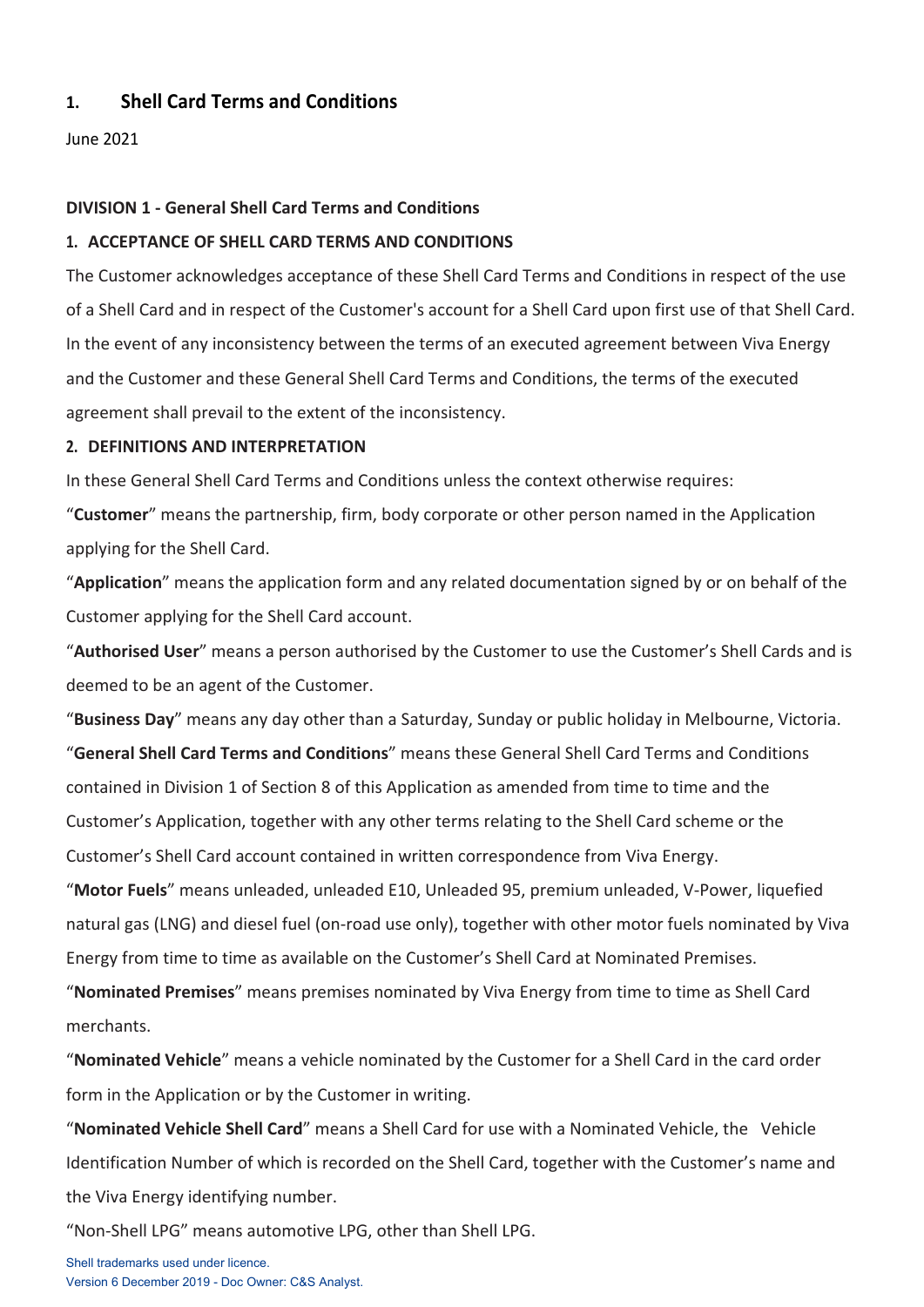



"**Other Goods and Services**" means products and services other than Motor Fuels, Shell LPG and Non-Shell LPG nominated by Viva Energy from time to time as available on the Customer's Shell Card at Nominated Premises.

"**Personal Information**" has the meaning given in the *Privacy Act 1988* (Cth).

"**Personal Shell Card**" means a Shell Card for use by a specified Authorised User, whose name is recorded on the Shell Card, together with the Customer's name and the Viva Energy identifying number. "**PIN**" means a 4-digit personal identification number.

"**Product**" means Motor Fuels, Shell LPG, Non-Shell LPG and Other Goods and Services.

"**Shell Card**" means all Shell Cards (including, without limitation, Nominated Vehicle Shell Cards and Personal Shell Cards) issued to the Customer by Viva Energy.

"**Shell Card Terms and Conditions**" means the terms and conditions contained in Section 8 of this Application and any other terms expressly incorporated by Section 8 of the Application .

"**Shell Card Website Facility**" means the Shell Card Online website and any website facility which replaces Shell Card Online, as notified by Viva Energy.

"**Shell LPG**" means automotive LPG sold at the Nominated Premises under the Shell "AutoGas" brand.

"**Vehicle Identification Number**" means the vehicle registration number or any other number requested by the Customer and agreed to by Viva Energy.

"**Viva Energy**" means Viva Energy Australia Ltd (ABN 46 004 610 459).

Unless the context requires otherwise singular words include plural and vice versa, person includes a company and vice versa and all references to a clause are to a clause in these General Shell Card Terms and Conditions. Headings are for convenience only. All references to money are to Australian currency.

# **3. SHELL CARD**

If Viva Energy accepts the Customer's application pursuant to the Application, Viva Energy may issue a Shell Card to the Customer for each:

- (a) Nominated Vehicle; or
- (b) Authorised User,

to obtain Product at Nominated Premises. However Viva Energy may elect, at any time in its absolute discretion, not to issue a Shell Card or a particular type of Shell Card for a Nominated Vehicle or Authorised User.

# **4. SUPPLY OF PRODUCT**

(a) If a valid Shell Card is presented, supplies of Product will be made to the Customer at Nominated Premises, subject to any transaction limits set by Viva Energy from time to time. To the extent permitted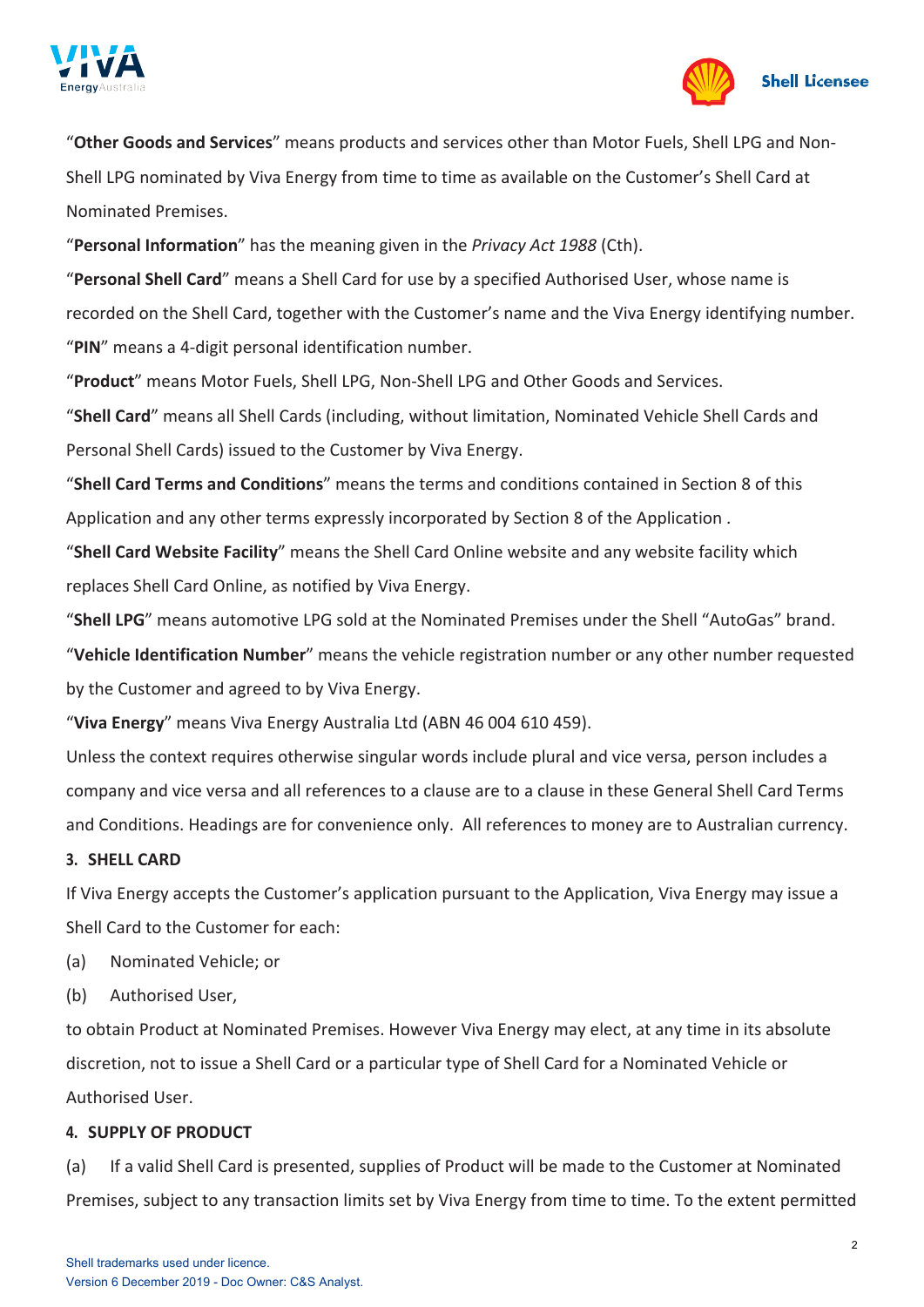



by law, Viva Energy will not be liable in respect of any loss or damage suffered by the Customer howsoever arising under or pursuant to these General Shell Card Terms and Conditions (whether by negligence or otherwise), including arising out of or associated with the supply of Products, and in respect of any liability which cannot be excluded such liability shall be discharged by Viva Energy either:

(i) re-supplying the Product; or

(ii) supplying an equivalent Product, or paying for the costs thereof, where this is permitted by law.

(b) Viva Energy will not be liable for a failure or delay in delivering Product or in complying with these General Shell Card Terms and Conditions, if that failure or delay is due to:

(i) a strike or other industrial action, compliance with a government request, a shortage of supply, or any event beyond its reasonable control; or

(ii) the inability or refusal of the operator of the Nominated Premises to supply the Product requirements of the Customer for any reason.

The supply of Motor Fuels, Shell LPG or Non-Shell LPG on Shell Card must be into the tank of the Nominated Vehicle (or road vehicle, in the case of a Personal Shell Card).

# **5. ACCOUNTHOLDER'S PURCHASES**

(a) When using a Shell Card the Customer is deemed to purchase the Products from Viva Energy.

(b) Property in Motor Fuels, Shell LPG and Non-Shell LPG purchased on Shell Card will pass to the Customer immediately prior to the product passing into the storage tank of the relevant vehicle. Property in any other Product purchased on Shell Card will pass to the Customer upon the completion of the transaction processing the Shell Card at the Nominated Premises.

(c) It is a condition of use of a Shell Card that the Customer purchases Motor Fuels to the value of not less than \$150 per month.

# **6. CARD USE**

Unless Viva Energy has received the Customer's notification in writing of loss, theft or possible unauthorised use of a Shell Card, the Customer authorises Viva Energy to debit the Customer's Shell Card account with every purchase of Products made by a person presenting a Shell Card at the Nominated Premises to whom the Products were supplied, including where a transaction exceeds any transaction limit set by Viva Energy or the Customer. It is the obligation of the Customer to collect and retain sales dockets issued at the time Products are purchased.

# **7. NOMINATED VEHICLES**

The Customer acknowledges that Nominated Vehicle Shell Cards are issued as a management tool and do not provide additional security. The Customer will be liable to Viva Energy for all transactions made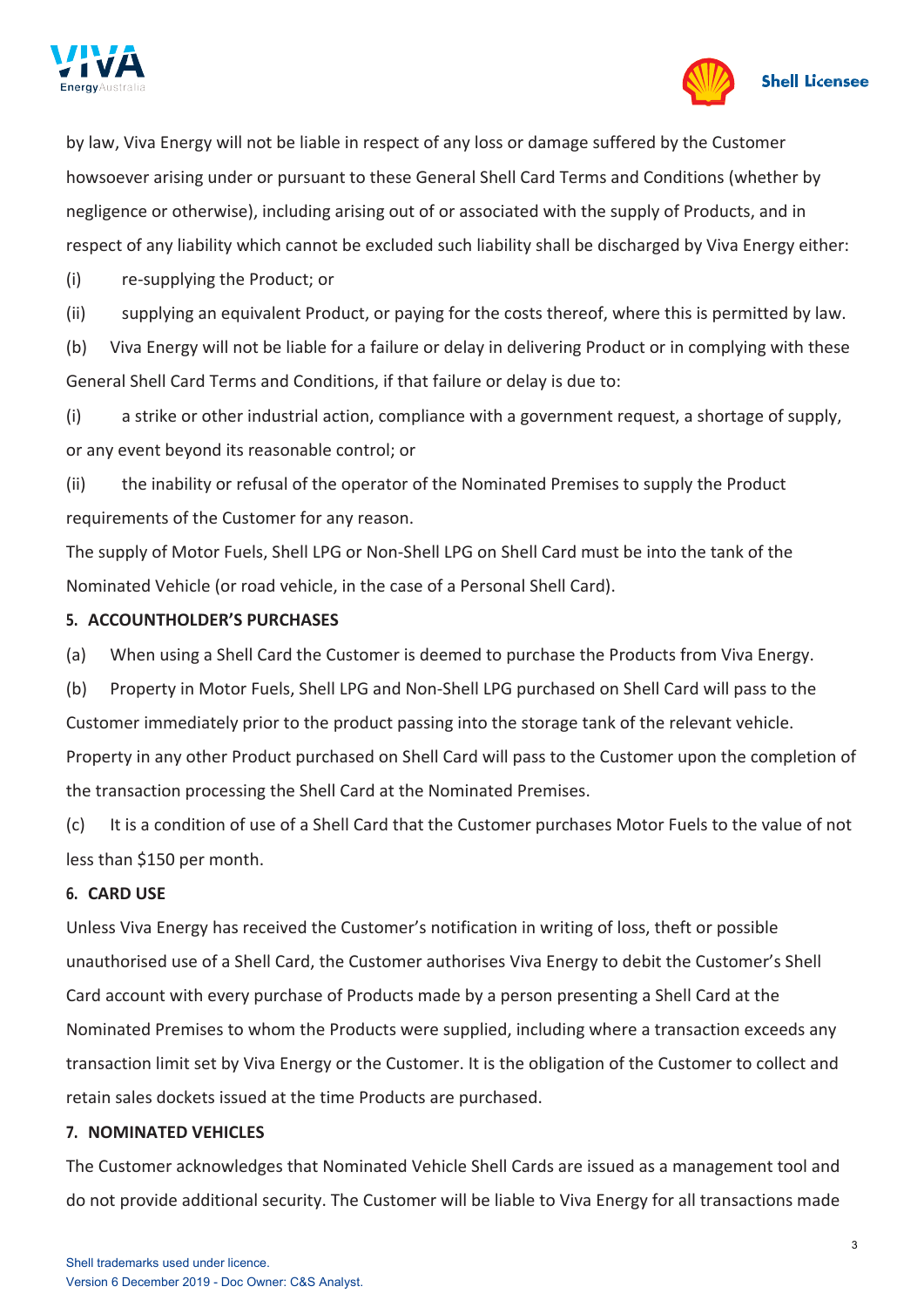



with a Nominated Vehicle Shell Card, including where the transaction is in respect of a vehicle other than that identified on the Shell Card. It is the responsibility of the Customer to ensure that the Nominated Vehicle Shell Card presented by the person refuelling is valid for use by the person presenting the card and for use for the vehicle in question.

### **8. AUTHORISED USER**

The Authorised User of a Personal Shell Card whose name appears on the Shell Card is the only person permitted to use that Personal Shell Card.

### **9. UNAUTHORISED USER**

Except as otherwise expressly stated in these General Shell Card Terms and Conditions, the Customer will be liable to Viva Energy for all Shell Card transactions processed on the Customer's Shell Card(s), including, without limitation, where, in respect of a Personal Shell Card, a transaction is processed in circumstances where the Authorised User is not the person presenting the Shell Card. The Customer shall ensure that Authorised User(s) complies with these General Shell Card Terms and Conditions.

#### **10.PIN**

If a PIN is issued with a Shell Card, the Authorised User must use the PIN when using the Shell Card at Nominated Premises. The Customer must ensure that the PIN is only used by Authorised Users and not disclosed directly or indirectly to any person not authorised to use the Shell Card.

#### **11.PROPERTY**

All Shell Cards remain the property of Viva Energy. The Customer must immediately return all Shell Cards that are no longer used, or are expired, cancelled or otherwise invalid, to Viva Energy cut in half, unless otherwise agreed by the parties.

### <span id="page-3-0"></span>**12. LOST, STOLEN OR MISUSED CARDS**

(a) If a Shell Card is lost, stolen or subject to unauthorised use, the Customer must immediately notify Viva Energy at:

**Shell Card Customer Service Centre GPO Box 872K MELBOURNE 3001 Telephone 13 16 18, Facsimile 1300 134 472 Email [: shellcard-au@vivaenergy.com.au](mailto:shellcard-au@vivaenergy.com.au) or at any other address Viva Energy may require.**

(b) If notification of an unauthorised use, loss or theft of a Shell Card is given verbally it must be confirmed in writing within 3 days.

(c) The Customer will be liable for any use of a Shell Card by any person before notification in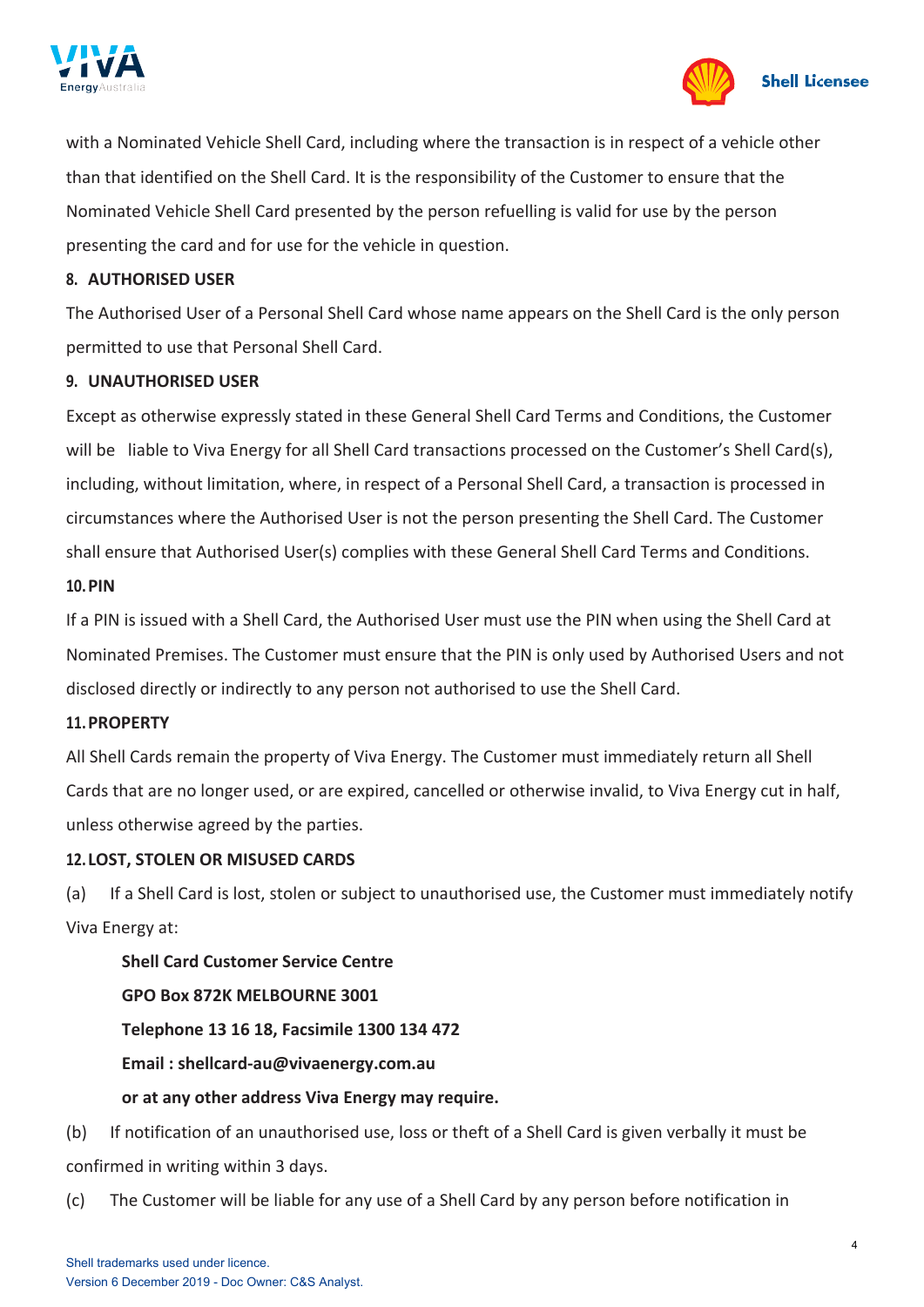



accordance with these General Shell Card Terms and Conditions.

(d) After Viva Energy has been notified and provided that this clause [12](#page-3-0) has been fully complied with, the Customer shall have no further liability for Shell Card transactions other than transactions made by a person who has ceased to be an Authorised User where the Customer has allowed the Shell Card to remain in the possession of that person.

(e) The Customer must provide Viva Energy with all the information that the Customer has in its possession or that it can reasonably obtain, regarding the unauthorised use, loss or theft of a Shell Card.

# **13.CANCELLATION OF SHELL CARDS**

(a) Viva Energy may either suspend, cancel or terminate any or all of the Customer's Shell Cards or the Customer's Shell Card account for any reason at any time without notice and without liability, including without limitation, for breach by the Customer of these General Shell Card Terms and Conditions, or for non-use of a Shell Card.

(b) The Customer must destroy or cut in half all cancelled Shell Cards immediately.

(c) Viva Energy will cancel an Customer's Shell Card account if the Customer forwards to Viva Energy a written authorisation in a form approved by Viva Energy to cancel the Customer's Shell Card account.

(d) The Customer will remain liable in respect of the use of any Shell Card up until:

(i) in the case of Viva Energy cancelling the Shell Card, the destruction of the Shell Card; and

(ii) in the case of the Customer cancelling the Shell Card, the date on which the Shell Card is cancelled by Viva Energy.

(e) On cancellation of all the Customer's Shell Cards, the debit balance of the Customer's Shell Card account becomes immediately due and payable to Viva Energy.

# **14.EFFECTING A PURCHASE OF PRODUCTS**

14.1 Sales Docket

On completion of a Shell Card transaction processed electronically at a Nominated Premises the Authorised User will be given a sales docket at the time of purchase, which will include:

- (a) Card number;
- (b) Description of Product;
- (c) Pump price of Product (if applicable);
- (d) Quantity of Product;
- (e) Total value of Product (based on the pump price, if applicable);
- (f) Time and date of purchase;
- (g) Odometer reading (if applicable and where provided);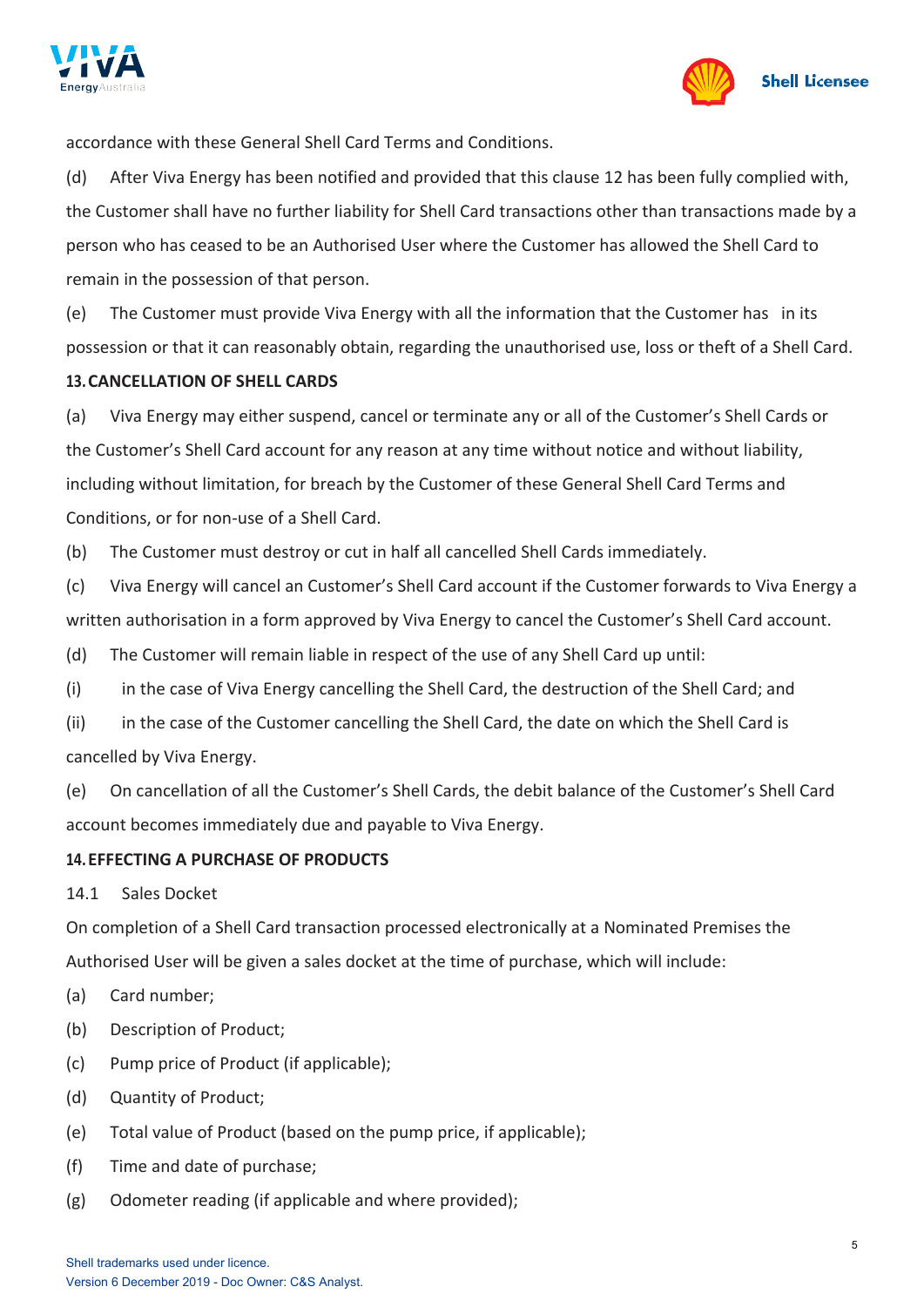



- (h) Name of Nominated Premises; and
- (i) Address of Nominated Premises.
- (j) The Customer acknowledges that the sales docket is the only confirmation of the transaction

issued to the Customer or Authorised User at the point of sale.

14.2 Manual Transactions

Where a Shell Card transaction is completed manually at a Nominated Premises, the Customer or Authorised User must sign the sales docket.

### **15.PRICE**

Unless otherwise agreed by the parties in writing, the Customer will be charged as follows:

15.1 Motor Fuels and Shell LPG

The GST inclusive price for Motor Fuels and Shell LPG is the GST inclusive pump price at the time the fuel is purchased from the Nominated Premises less any agreed discount (expressed on a GST inclusive basis).

15.2 Other Goods and Services

The GST inclusive price for Other Goods and Services is the GST inclusive retail price at the time the item is purchased from the Nominated Premises.

15.3 Non-Shell LPG

The GST inclusive price for Non-Shell LPG is the GST inclusive pump price at the time the Non-Shell LPG is purchased from the Nominated Premises.

### <span id="page-5-1"></span>**16.CHARGES FOR USE OF SHELL CARD**

For purchases made on the Customer's Shell Card, Viva Energy will debit the Customer's Shell Card account with:

- (a) the price of the Products;
- (b) fees, including but not limited to the fees in Viva Energy's list of scheduled fees and charges revised from time to time;
- (c) government taxes and charges; and
- (d) reasonable enforcement expenses incurred by Viva Energy in enforcing these General Shell Card Terms and Conditions.

### <span id="page-5-0"></span>**17.SHELL CARD INVOICE AND STATEMENT**

(a) Viva Energy will issue after the end of the month or other agreed period ("Billing Period"), a transaction report of the Customer's Shell Card account, detailing the Customer's Shell Card purchases and any applicable charges, together with a tax invoice.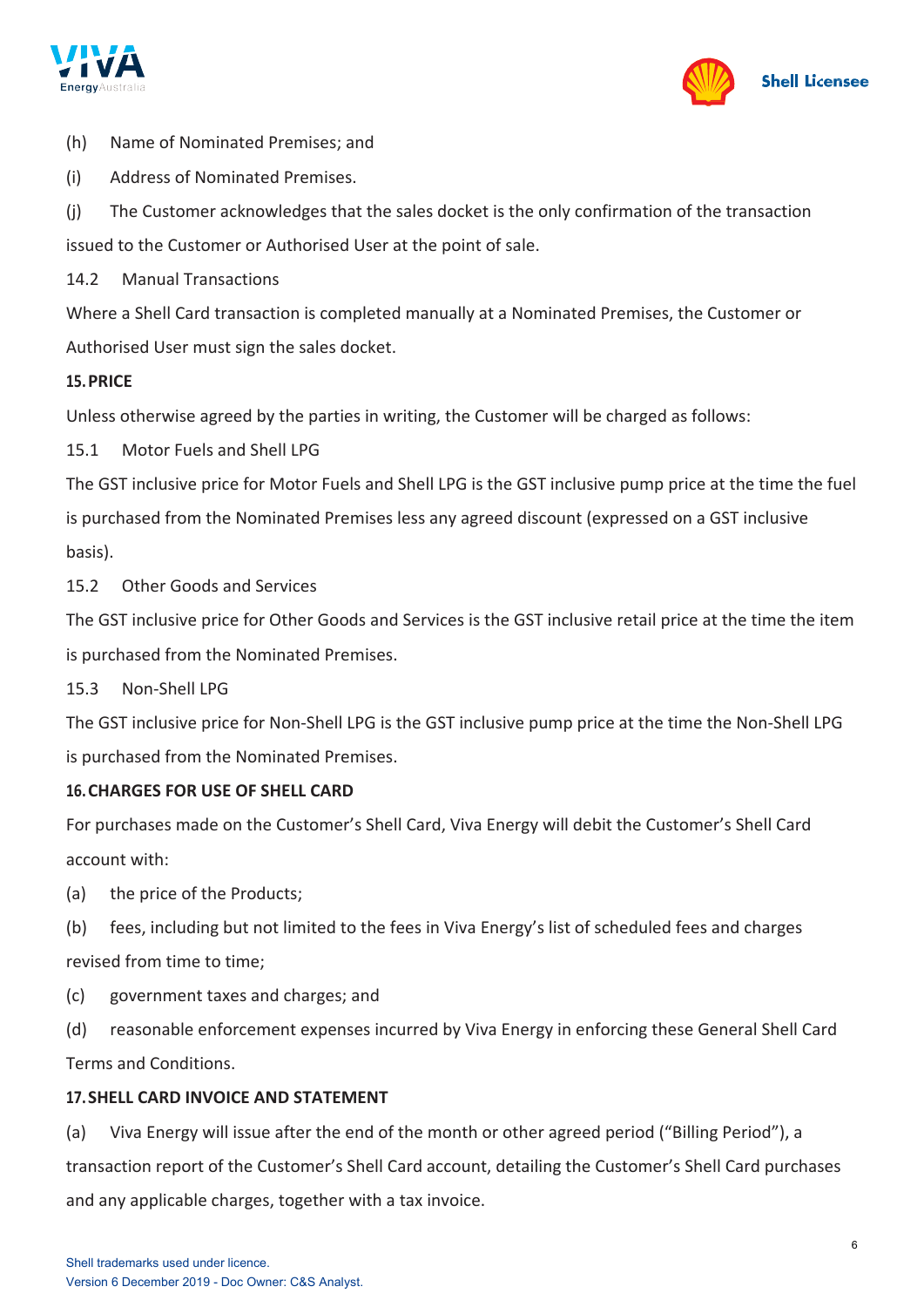



(b) Subject to clause [17\(d\),](#page-5-0) the Customer will pay the amount shown on the tax invoice no later than the 21st day following the end of the Billing Period, or by such other date as agreed in writing (the "**Due Date**"). The Customer must pay the amount shown on the tax invoice in full without asserting any set off, counter claim or right to withhold whatsoever.

(c) Payment will be made by means of an automatic bank debit by Viva Energy of the Customer's bank account pursuant to the terms of clause [18.](#page-6-0)

(d) If any amounts are not paid by the Due Date, then, on notification from Viva Energy, the balance of the Customer's account (including purchases made in the current Billing Period) will become immediately payable and interest shall be payable in accordance with clause [17\(e\).](#page-5-0)

(e) If any amounts are not paid by the Due Date, Viva Energy may charge the Customer simple interest on the overdue amount from the Due Date until payment, accruing daily and calculated at 5% above the AFMA 90 Days Bank Bill Swap Reference Rate: Average Mid quoted on the first Business Day of the month in which the interest accrues.

# <span id="page-6-0"></span>**18.VIVA ENERGY DIRECT DEBIT ARRANGEMENT (CLIENT SERVICE AGREEMENT)**

<span id="page-6-1"></span>18.1 Drawing Arrangements

(a) The Customer acknowledges that by completing the bank account details and signing the Shell Card Application that moneys due to Viva Energy will be drawn from that Customer's nominated bank account. Viva Energy will initiate a drawing on or after the Due Date. If funds are not available in the Customer's nominated bank account on the Due Date, Viva Energy reserves the right to charge the Customer an unpaid direct debit fee.

(b) If the Due Date falls on a non-Business Day, Viva Energy will draw the amount on the first Business Day before the Due Date.

(c) Viva Energy reserves the right to cancel the drawing arrangements at any time after providing the Customer with 14 days' notice and to arrange an alternate payment method with the Customer.

- (d)Viva Energy will keep all information pertaining to the Customer's Direct Debit Arrangement private and confidential. Viva Energy will make reasonable efforts to keep any such information secure and to ensure that any of its employees or agents who have access to information about Customers do not make any unauthorised use, modification, reproduction or disclosure of that information. Viva Energy will only disclose information that we have about Customers:
	- (i) to the extent specifically required by law; or
	- (ii)for the purposes of this agreement (including disclosing information in connection with any query or claim).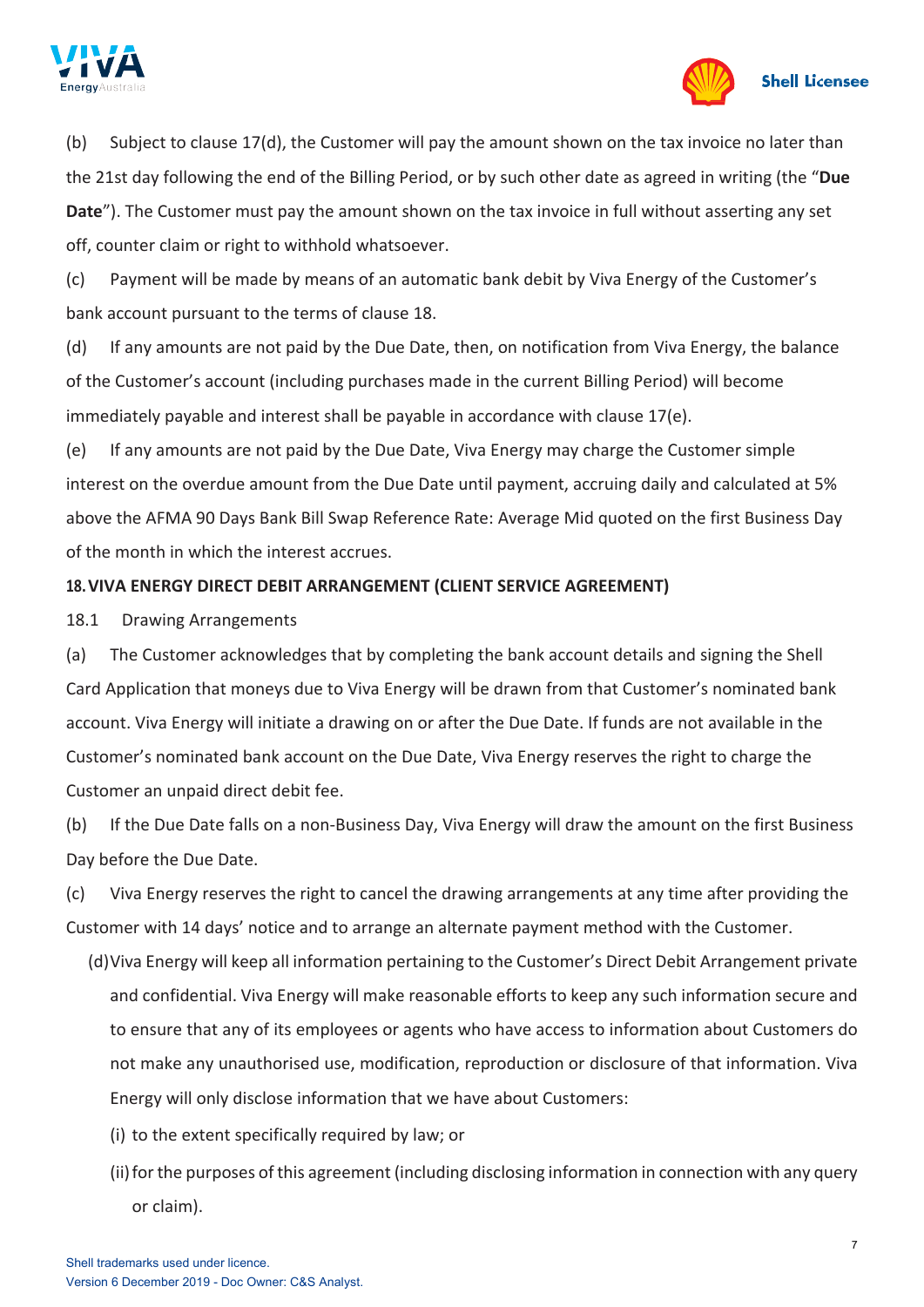



18.2 Customer's rights

(a) Subject to clause [18.3:](#page-7-0)

(iii) the Customer may terminate the drawing arrangements at any time by giving written notice to Viva Energy. Such notice must be received by Viva Energy at least 5 Business Days prior to the Due Date;

(iv) the Customer may stop payment of a particular drawing by giving written notice to Viva Energy. Such notice must be received by Viva Energy at least 5 Business Days prior to the Due Date;

(v) the Customer may request changes to the frequency of drawings by contacting Viva Energy and advising of changes no less than 5 Business Days prior to the Due Date.

- (b) Where the Customer considers that a drawing has been initiated incorrectly the Customer should take the matter up directly and immediately with Viva Energy so that Viva Energy can investigate. Alternatively the Customer may take it up directly with its financial institution. If Viva Energy conclude as a result of its investigations that a Customer's account has been incorrectly debited Viva Energy will respond to the Customer's query by arranging for the Customer's financial institution to adjust the Customer's account (including interest and charges) accordingly. Viva Energy will also notify the Customer in writing of the amount by which the Customer's account has been adjusted. If Viva Energy conclude as a result of its investigations that a Customer's account has not been incorrectly debited Viva Energy will respond to the Customer's query by providing the Customer with reasons and any evidence for this finding in writing.
- $(c)$

<span id="page-7-0"></span>18.3 It is the Customer's responsibility to ensure that:

(a) it has checked with its financial institution that direct debiting is available from the Customer's account;

(b) sufficient funds are available in the nominated bank account to meet a drawing on its Due Date;

(c) the authorisation given to draw on the bank account as completed in the Shell Card Application is identical to the account signing instructions held by the financial institution where the account is based;

(d) Viva Energy is advised if the bank account is transferred or closed; and

(e) a suitable alternate payment method is arranged if the drawing arrangements are cancelled either by the Customer, the nominated bank or Viva Energy.

18.4 Credit Card Drawing Arrangement

If Section 6B of this Application has been completed for payment by credit card, this clause 18.4 applies.

(a) If a credit card section is completed and submitted to Viva Energy with respect of the Customer's Shell Card Account, payment of the Customer's Shell Card tax invoice will be made by auto direct debit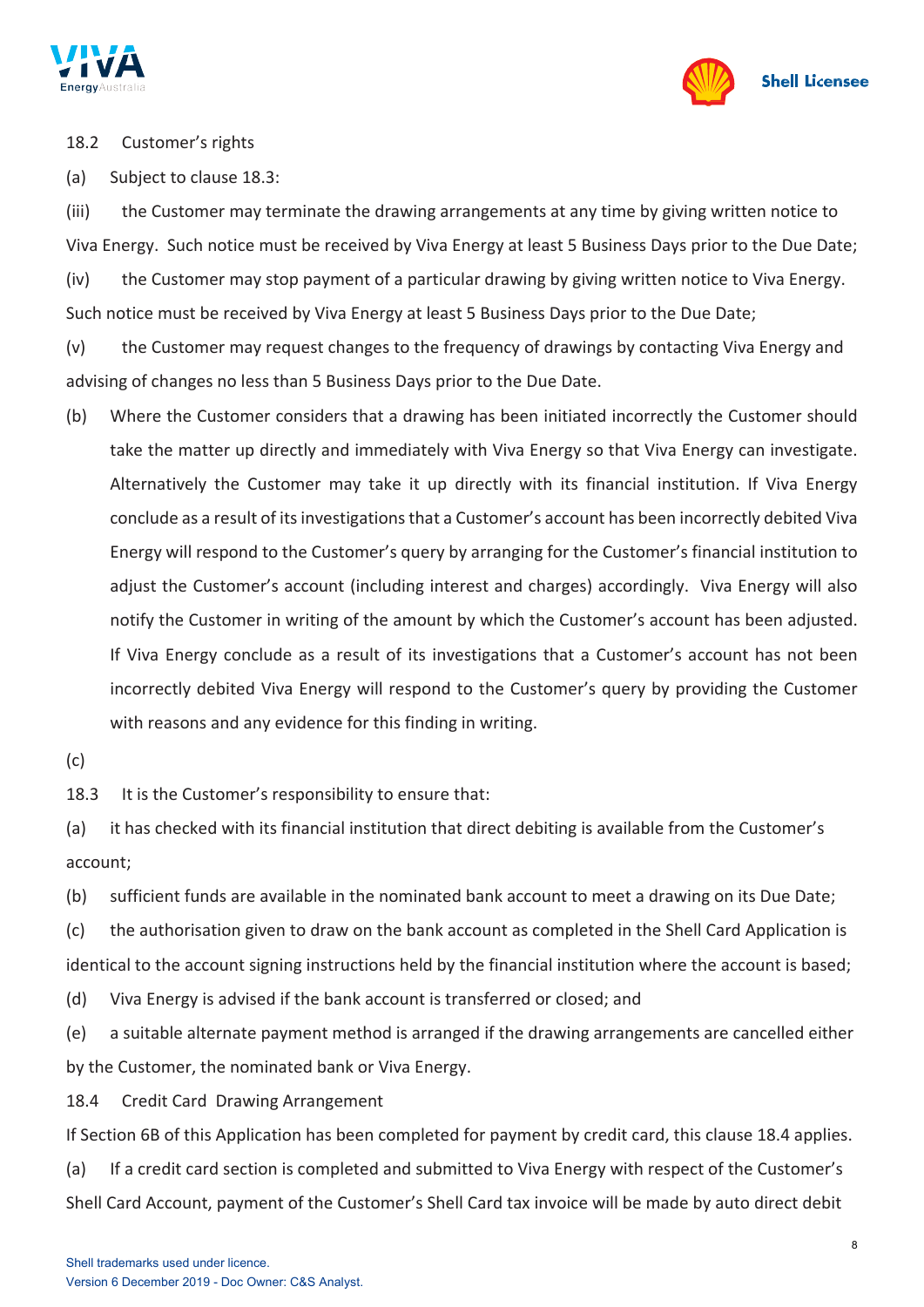



against the nominated credit card from the date that the completed credit card section is processed by Viva Energy, or, if so notified in writing by Viva Energy to the credit card holder, with respect to the Customer's next Shell Card tax invoice; and credit card holder, with respect to the Customer's next Shell Card tax invoice.

- (b) The Customer acknowledges that by signing the Credit Card Authority Form:
	- (i) monies due to Viva Energy will, subject to any notice to the contrary from Viva Energy, be drawn from the Shell Card Customer's nominated credit card account;
	- (ii) a surcharge of 0.8% ex GST per invoice (which is subject to change by Viva Energy with 30 days' notice) will apply to each application of the direct debit credit card drawing arrangement (for the avoidance of doubt, if the direct debit credit card drawing arrangement is applied to a Shell Card tax invoice which has not included the surcharge, the surcharge with respect to that invoice is not waived and will be payable in addition to any new direct debit credit card surcharge in the next Shell Card tax invoice); and
	- (iii) clauses [18.1](#page-6-1) [18.3](#page-7-0) of the General Shell Card Terms and Conditions will apply to credit card drawing as if references to "bank account" was replaced with the nominated credit card account.

(c) Viva Energy will only initiate drawing against the credit card when a payment is due from the Customer.

(d) Viva Energy will not change the amount or frequency of the drawings arrangement without the Customer's prior approval unless expressly permitted by the Shell Card Terms and Conditions.

(e) Viva Energy's drawing from the credit card nominated in this Application and the provision of authority by the credit cardholder do not in any way reduce, void or release the Customer from any unpaid monies or any surcharges or fees due in respect of the Shell Card Account in accordance with the Shell Card Terms and Conditions.

(f) No cancellation, termination or suspension of the credit card nor change to the credit card account or exercise of any rights in connection with the credit card by the credit card holder will diminish, void, vary any duty or obligation of the Customer or any right of Viva Energy against the Customer under any term or condition of Shell Card Terms and Conditions.

### **19.SECURITY**

If at any time the ability of the Customer to fulfil its obligations under these General Shell Card Terms and Conditions should, in Viva Energy's opinion, become impaired, then security satisfactory to Viva Energy shall be given by the Customer on demand.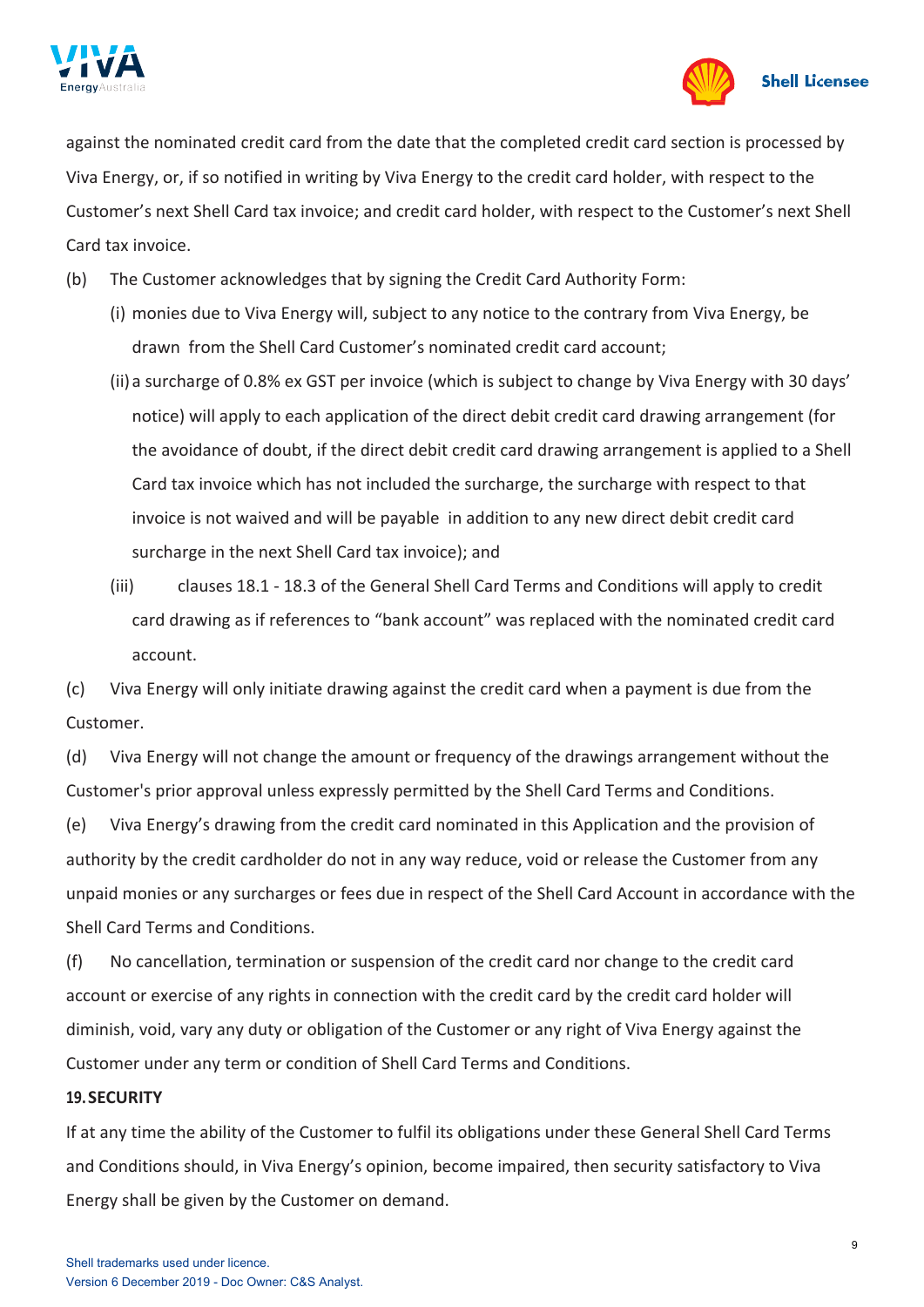



#### **20.DATA PROTECTION**

(a) Where Viva Energy receives, collects or handles Personal Information in the course of processing and administering the Customers' Shell Card, Viva Energy shall ensure that it has taken and continues to take all reasonable technical and organisational measures against unauthorised or unlawful processing or disclosure of the Personal Information.

(b) All Personal Information collected by Viva Energy will be treated in accordance with the Privacy Act 1988 (Cth) and Viva Energy's Privacy Policy (at vivaenergy.com.au), as amended from time to time.

(c) The Customer acknowledges that it consented to this use by Viva Energy of its Personal Information in accordance with the Viva Energy Privacy Act Declaration in the Application.

#### **21.ACCOUNT ENQUIRIES**

(a) If the Customer wants to question or dispute the details of any transaction recorded on a Shell Card transaction report, tax invoice or sales docket, the Customer will advise Viva Energy

(b) in writing within 30 days of receiving the transaction report, tax invoice or sales docket and will produce to Viva Energy on request a copy of the relevant transaction report, tax invoice or sales docket in respect of the transaction.

(c) Subject to law, Viva Energy will not be required to consider any question or dispute on the Customer's account notified more than 30 days after the date of the Customer's relevant Shell Card transaction report, tax invoice or sales docket.

(d) In the event of a pricing dispute relating to Products purchased and processed manually, the copy of the sales docket retained by Viva Energy will be prima facie evidence of the transaction.

(e) In the event of a pricing dispute relating to Products purchased and processed electronically, the details of the sales docket will be prima facie evidence of the transaction. The Customer must pay the amount shown on the tax invoice in full pending resolution of a dispute. Any adjustments consequent upon settlement of such disputes shall be made within 30 days following the settlement.

### **22.CHANGE IN GENERAL SHELL CARD TERMS AND CONDITIONS**

Viva Energy has the right to vary, delete or supplement these General Shell Card Terms and Conditions (or any other term contained in written correspondence from Viva Energy), including but not restricted to the amount of any charges referred to in clause [16,](#page-5-1) by written notice. Any change takes effect from the earlier of:

- (a) the first use of an Customer's Shell Card after notice is deemed to be received; and
- (b) 14 days after notice is deemed to be received.

### **23.ACCOUNTHOLDER'S DETAILS**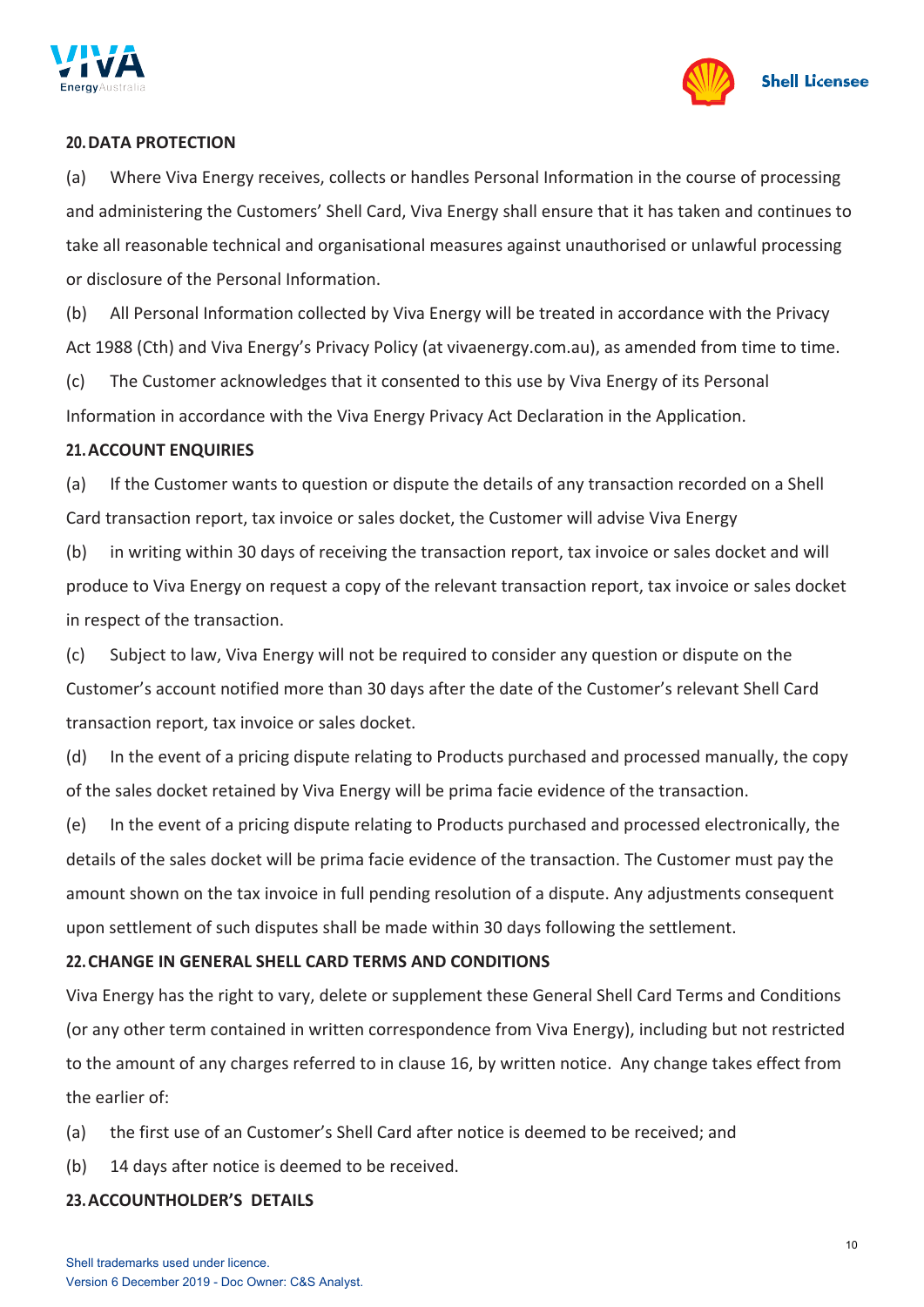



The Customer shall notify Viva Energy immediately of any change in the Customer's registered name, trading name, ownership, business entity, registered office or principal place of business and directorship. Any address nominated by the Customer or an Authorised User for delivery of a Shell Card or other communication which differs from the address stated on the Application must be confirmed by the Customer via the Shell Card Website Facility. Viva Energy may require proof of trading from such alternative address.

#### **24.NOTICES**

(a) Viva Energy may give a notice by:

(i) delivering it personally to the Customer; or

(ii) leaving it at, or sending it by post, facsimile or email to the Customer's address last advised to Viva Energy in writing.

Except in the case of notice by post, the notice shall be deemed given on the date it is sent by Viva Energy. Notices sent by post shall be deemed to have been received on the 3rd day after posting.

(b) In addition to giving notice to Viva Energy in any other way permitted by law, the Customer must provide notice in writing and notice will not be effective until receipt by Viva Energy at:

**Shell Card Customer Service Centre** 

**GPO Box 872K MELBOURNE 3001**

**Facsimile: 1300 134 472**

**Email: [shellcard-au@vivaenergy.com.au](mailto:shellcard-au@vivaenergy.com.au)**

### **25.TAXES**

25.1 Government Charges

Viva Energy has the right to charge the Customer's Shell Card account with Government rates, taxes or charges which now are or which in the future may be imposed or charged upon the Customer's Shell Card transactions, whether or not the Customer is primarily liable for the impost or charge.

### 25.2 **GST**

(a) Except where a Taxable Supply is expressly stated to be inclusive of GST, if a Taxable Supply is made under these General Shell Card Terms and Conditions by either the Customer or Viva Energy, the party which made the supply (the "**Supplying Party**") may in addition to the amount payable under these General Shell Card Terms and Conditions recover from the other party (the "Receiving Party") an additional amount on account of GST, calculated by multiplying the amount payable by the GST Rate (within the meaning of the GST Law, being 10% currently).

(b) Where a Taxable Supply is made under these General Shell Card Terms and Conditions the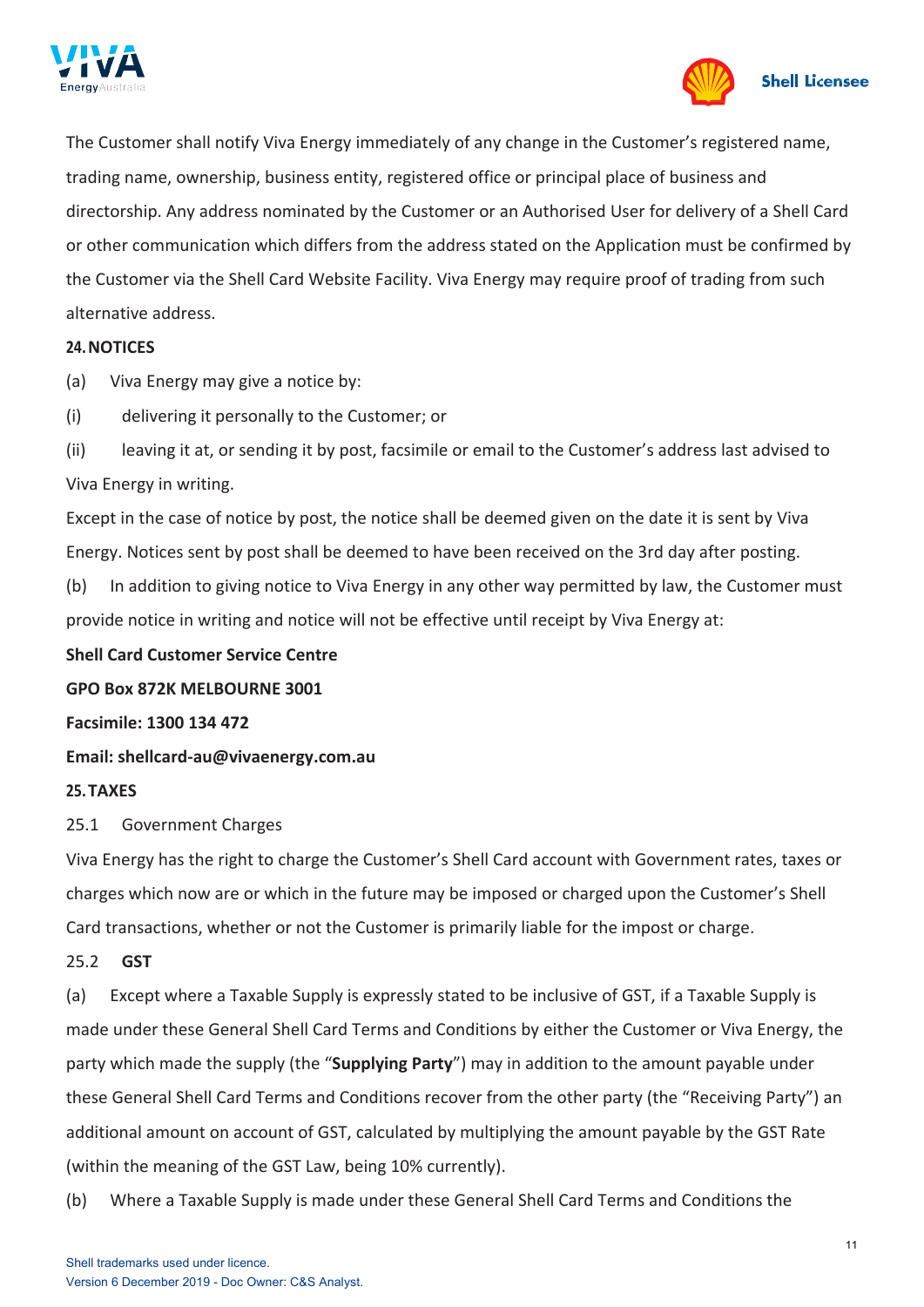



Supplying Party shall issue to the Receiving Party a Tax Invoice or an Adjustment Note, as applicable, in accordance with the GST Law.

(c) If there is a change in the GST Rate, then any amount payable which is stated to be inclusive of GST shall be increased or decreased by an appropriate amount so that the Supplying Party receives the same amount (after remittance of GST) as it would have received at the GST Rate prevailing before the change.

(d) In these General Shell Card Terms and Conditions, "GST", "GST Law", "GST Rate", "Taxable Supply", "Tax Invoice" and "Adjustment Note" have the meanings given in section 195-1 of *A New Tax System (Goods and Services Tax) Act 1999* (Cth).

### **26.WAIVER**

The failure of Viva Energy to insist upon strict performance of any of the provisions of these General Shell Card Terms and Conditions will not be deemed a waiver of any subsequent breach of or default in these General Shell Card Terms and Conditions by the Customer. No waiver is effective unless it is in writing.

### **27.ASSIGNMENT**

These General Shell Card Terms and Conditions are personal to the Customer and the Customer shall not be entitled to assign, transfer, mortgage or charge any of its rights or obligations under these General Shell Card Terms and Conditions. Viva Energy, without the Customer's consent, may assign or transfer by novation any of its rights or obligations under these General Shell Card Terms and Conditions.

### **28.SEVERABILITY**

If any term of these General Shell Card Terms and Conditions or any part thereof is or becomes or is declared illegal, invalid or unenforceable for any reason whatsoever in any jurisdiction and such term or part is severable, it is deemed deleted from these General Shell Card Terms and Conditions in the relevant jurisdiction.

### **29.COMMISSIONS**

The Customer acknowledges that Viva Energy may give or receive commissions, volume discounts, fees and other benefits in connection with the supply of Products to the Customer.

### **30.JOINT AND SEVERAL LIABILITY**

Where the Customer consists of two or more persons, the obligations of these persons shall be joint and several.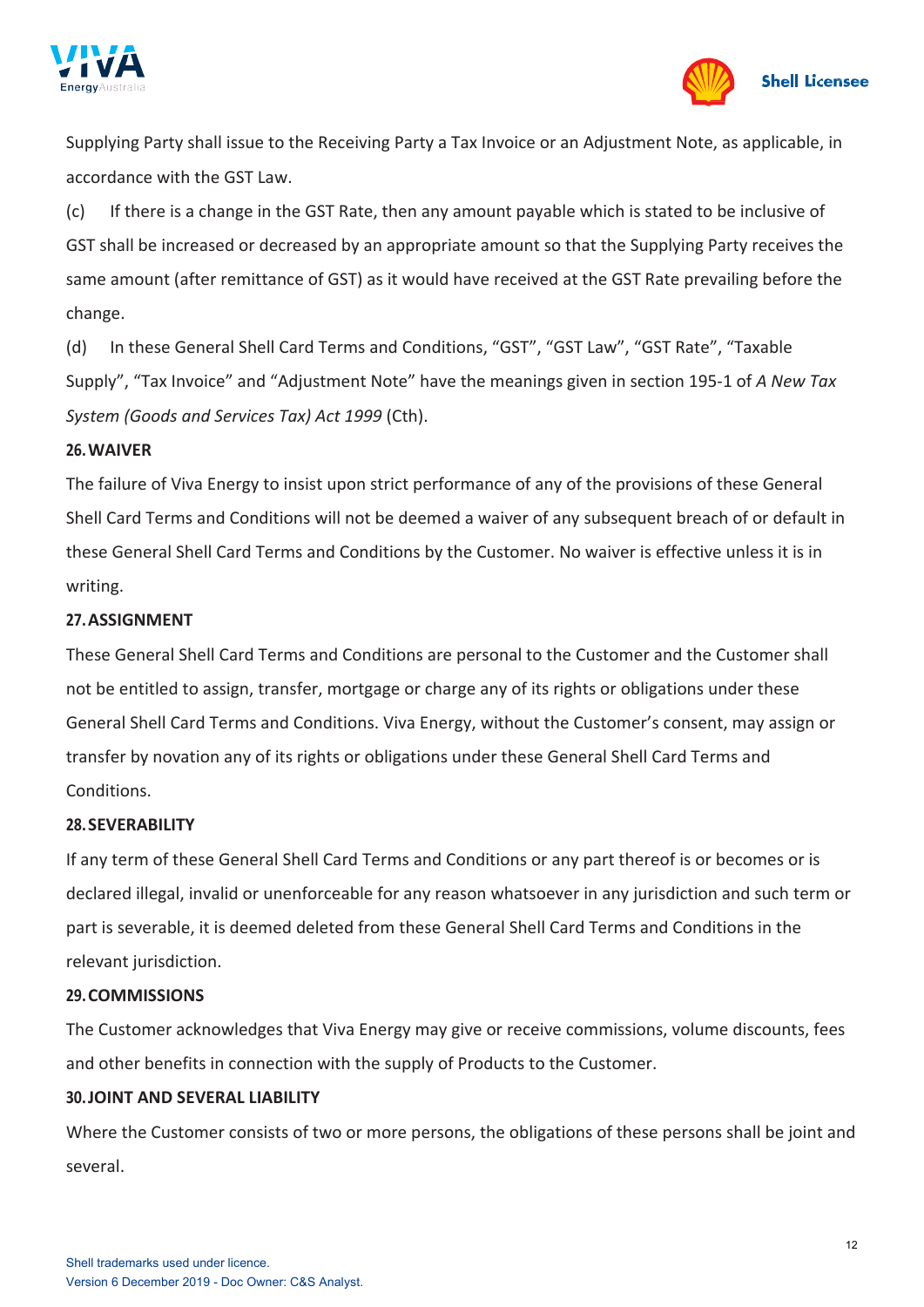



### **31.TRUSTEE**

If the Customer carries on business as a trustee, the Customer is bound by these General Shell Card Terms and Conditions both as trustee and in its own capacity.

### **32.GOVERNING LAW**

These General Shell Card Terms and Conditions shall be governed by and interpreted in accordance with the laws in force in the State of Victoria, and any proceedings arising out of these General Shell Card Terms and Conditions shall be determined by a court of competent jurisdiction in that State.

### **DIVISION 2 - Online Shell Card Terms and Conditions**

### **1. DEFINITIONS**

1.1 Except where expressly provided otherwise terms defined in the General Shell Card Account Terms and Conditions shall have the same meaning in these Online Shell Card Terms and Conditions.

1.2 "**General Shell Card Account and Conditions**" means the terms and conditions in Division 1 of Section 8 of this Application.

1.3 "**Online Shell Card Terms and Conditions**" means these terms and conditions in Division 2 of Section 8 of this Application.

### **2. SCOPE**

2.1 These Online Shell Card Terms and Conditions apply to use of the Shell Card Online (**SCOL**) web programme accessible via vivaenergy.com.au, by the Customer who has agreed to be bound by these Online Shell Card Terms and Conditions by signing and returning an Application for Shell Card Online Access, by selecting the 'I accept' option in accordance with clause [13](#page-17-0) of these Online Shell Card Terms and Conditions, or by signing an agreement for a Shell Card which incorporates these Online Shell Card Terms and Conditions.

2.2 These Online Shell Card Terms and Conditions operate in addition to the General Shell Card Terms and Conditions and any other document forming part of the contractual relationship between Viva Energy and the Customer (**Viva Energy Contract**) and any policies, disclaimers, provisions, acknowledgements or other statements which appear on SCOL which are acknowledged or agreed to by the Customer or any of its SCOL Authorised Users at any time. In the event of any inconsistency these various terms and conditions will be given the following order of precedence:

(a) Viva Energy Contract;

- (b) these Online Shell Card Terms and Conditions; and
- (c) any policies, disclaimers, provisions, acknowledgements or other statements which appear on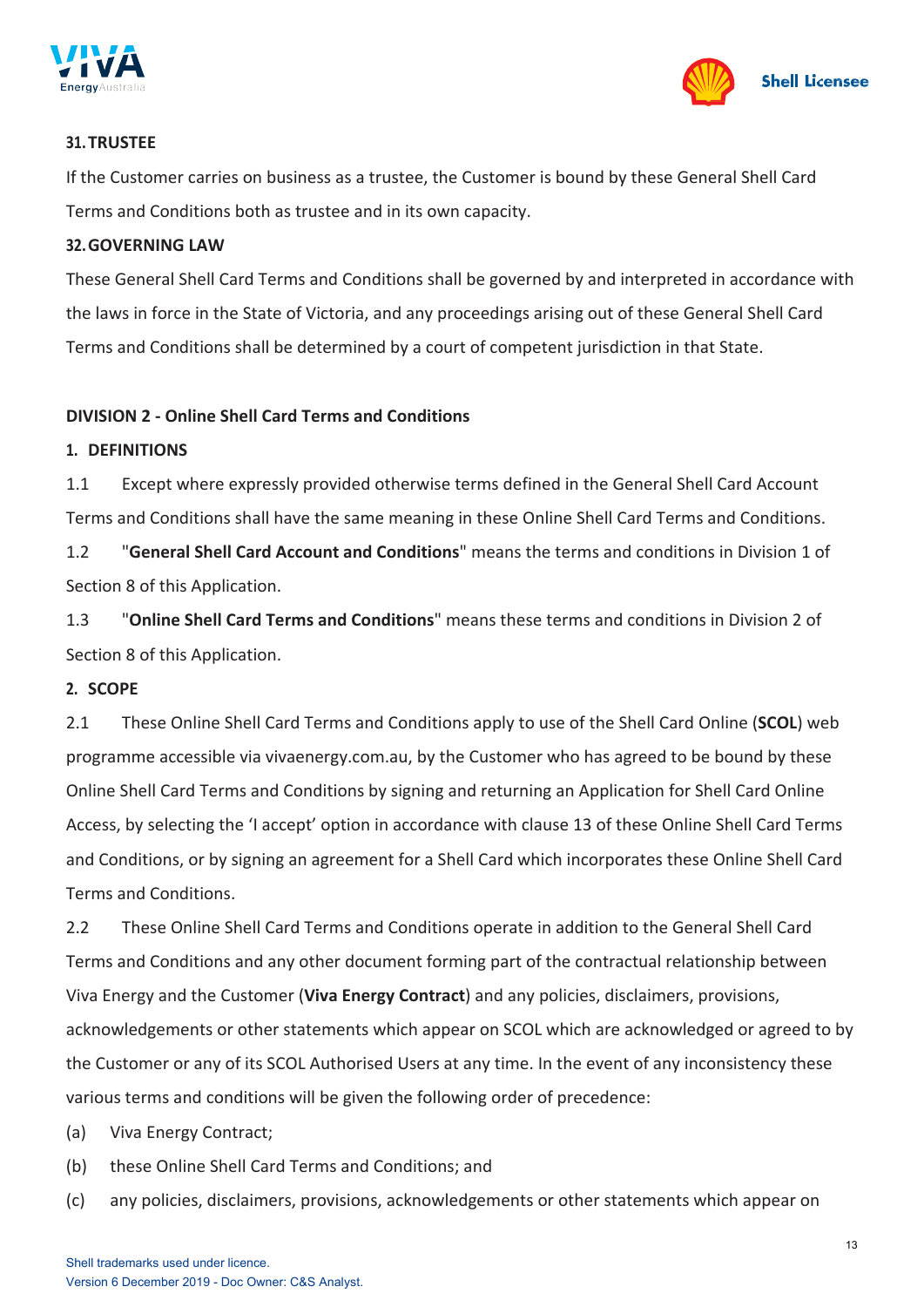



SCOL and which are acknowledged or agreed to by the Customer or any of its SCOL Authorised Users at any time.

2.3 Unless the context requires otherwise singular words include plural and vice versa, person includes a company and vice versa and all references to a clause are to a clause in these Online Shell Card Terms and Conditions. Headings are for convenience only. All references to money are to Australian currency.

# **3. VARIATION OF THESE ONLINE SHELL CARD TERMS AND CONDITIONS**

Viva Energy may from time to time amend, delete or supplement these Online Shell Card Terms and Conditions. Any change takes effect from the earlier of:

(a) 14 days after written notice is given; and

(b) the Customer selecting the 'I accept' option if notification of a change is given when accessing SCOL.

**4.** OPERATION AND OWNERSHIP OF SHELL CARD ONLINE

4.1 The Customer acknowledges that SCOL may be operated for Viva Energy by a third party as a subcontractor and that the computer systems on which SCOL and the underlying databases are stored may be located overseas.

4.2 The Customer agrees and acknowledges that SCOL and the copyright in all materials on SCOL, including but not limited to all text, information, graphics, animation, images, software and any other materials on SCOL (**Content**) and the arrangement of this Content are owned by or licensed to Viva Energy. The trade marks on SCOL and any other names, images and logos identifying Shell and its products and services (**Trade Marks**) are proprietary Trade Marks of an affiliate of Royal Dutch Shell plc. The names and logos of other companies and products mentioned on SCOL may be the Trade Marks of third parties, and are used by Viva Energy with the permission of their respective owners.

4.3 The Customer acknowledges that Viva Energy may change the format and content of the SCOL site at any time, or suspend the operation of SCOL for support or maintenance work or for any other reason, at any time without liability for any such change or suspension.

### **5. SCOL AUTHORISED USERS**

5.1 During the registration process, the Customer may apply for access rights for 1 or more authorised users to SCOL (**SCOL Authorised Users**) so the SCOL Authorised Users can access SCOL to receive report information regarding the Customer's Shell Card account, maintain the Shell Cards issued to the Customer (for example, by ordering, cancelling or limiting the use of Shell Cards) and/or to create and receive alert reports regarding the Customer's Viva Energy Shell Card account, each where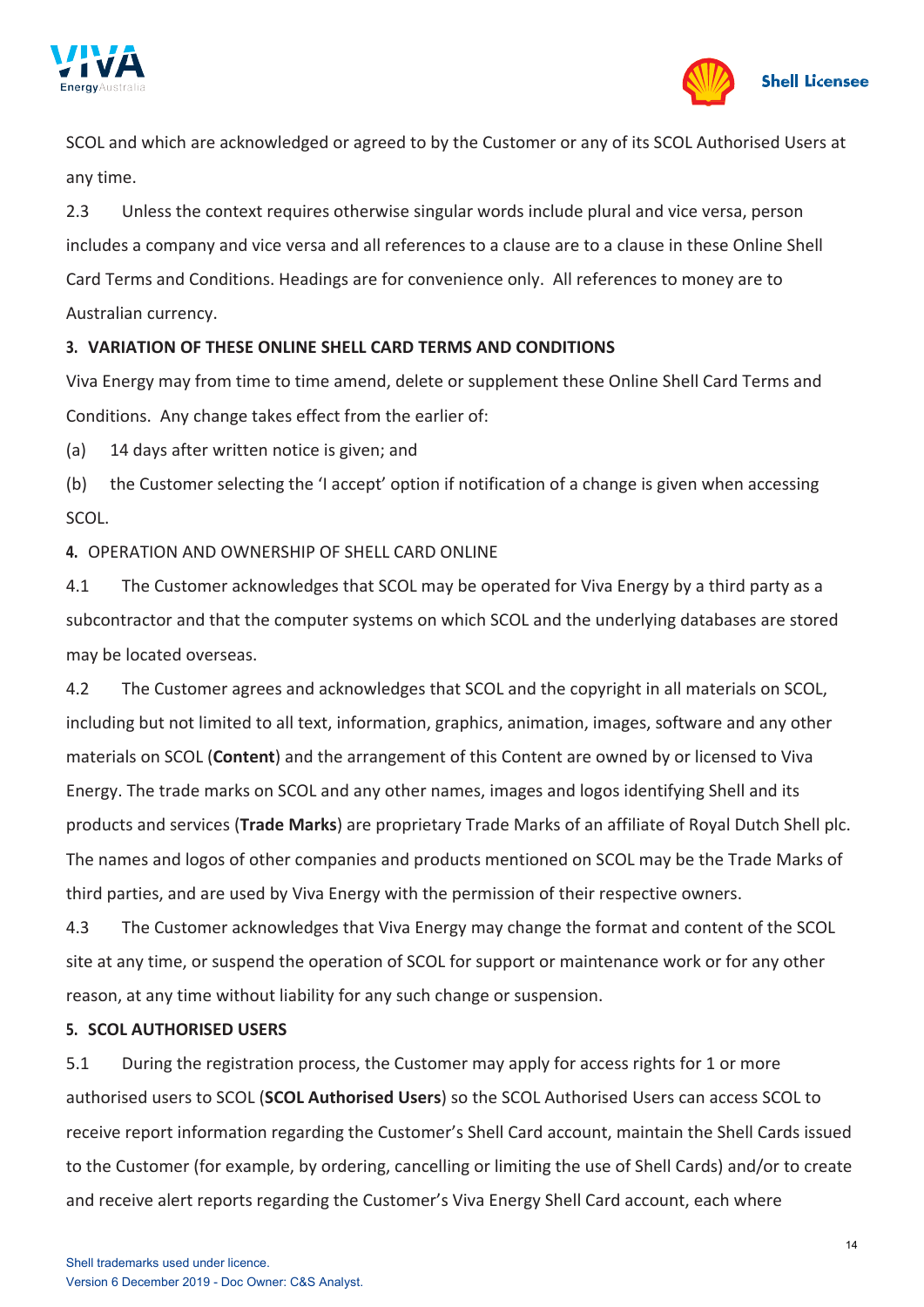



available.

5.2 The Customer can apply to Viva Energy to vary its SCOL Authorised Users or to add additional SCOL Authorised Users from time to time by completing and returning the appropriate form to Viva Energy.

5.3 Viva Energy has sole discretion to set the number of SCOL Authorised Users of the Customer and may reject any application from the Customer for an SCOL Authorised User to be given access to SCOL.

5.4 The Customer must ensure that the SCOL Authorised Users are aware of and comply with these Online Shell Card Terms and Conditions and, without limiting the other provisions of these Online Shell Card Terms and Conditions, the Customer is responsible for all acts and omissions of the SCOL Authorised Users.

### **6. LOGIN ID AND PASSWORD**

6.1 Viva Energy will issue the Customer with a login ID and Password for each of its SCOL Authorised Users to enable the SCOL Authorised Users to access SCOL to the extent requested by the Customer. Viva Energy may, at its discretion, provide the SCOL Authorised Users with the ability to set their own login ID and Password within SCOL. Viva Energy reserves the right to change or to request the Customer to change the Customer's or SCOL Authorised Users' login ID or Password at any time.

6.2 The Customer must take all reasonable steps to protect the confidentiality of each login ID and Password. The Customer may not permit, and must ensure that the SCOL Authorised Users do not permit, any other person to access SCOL using the Customer's or a SCOL Authorised User's login ID or Password.

6.3 In the event of any unauthorised use of the Customer's login ID and Password or any other breach of security of which the Customer becomes aware, the Customer must immediately notify Viva Energy of such unauthorised use or breach of security. The Customer will be liable for all activities carried out on the site, and any charges incurred as a result of those activities, before Viva Energy receives notification of such unauthorised use or breach of security.

6.4 Viva Energy may at any time cancel or suspend any login ID or Password issued to the Customer or a SCOL Authorised User if it suspects that there has been a breach of confidentiality or security or any unauthorised use of the login ID and Password.

### **7. RELIANCE ON LOGIN ID AND PASSWORD**

Viva Energy may act on any instructions transmitted or electronically communicated to it by, in connection with or arising from, whether directly or indirectly, the use, whether authorised or not, of a login ID or Password issued to the Customer or a SCOL Authorised User. The Customer accepts full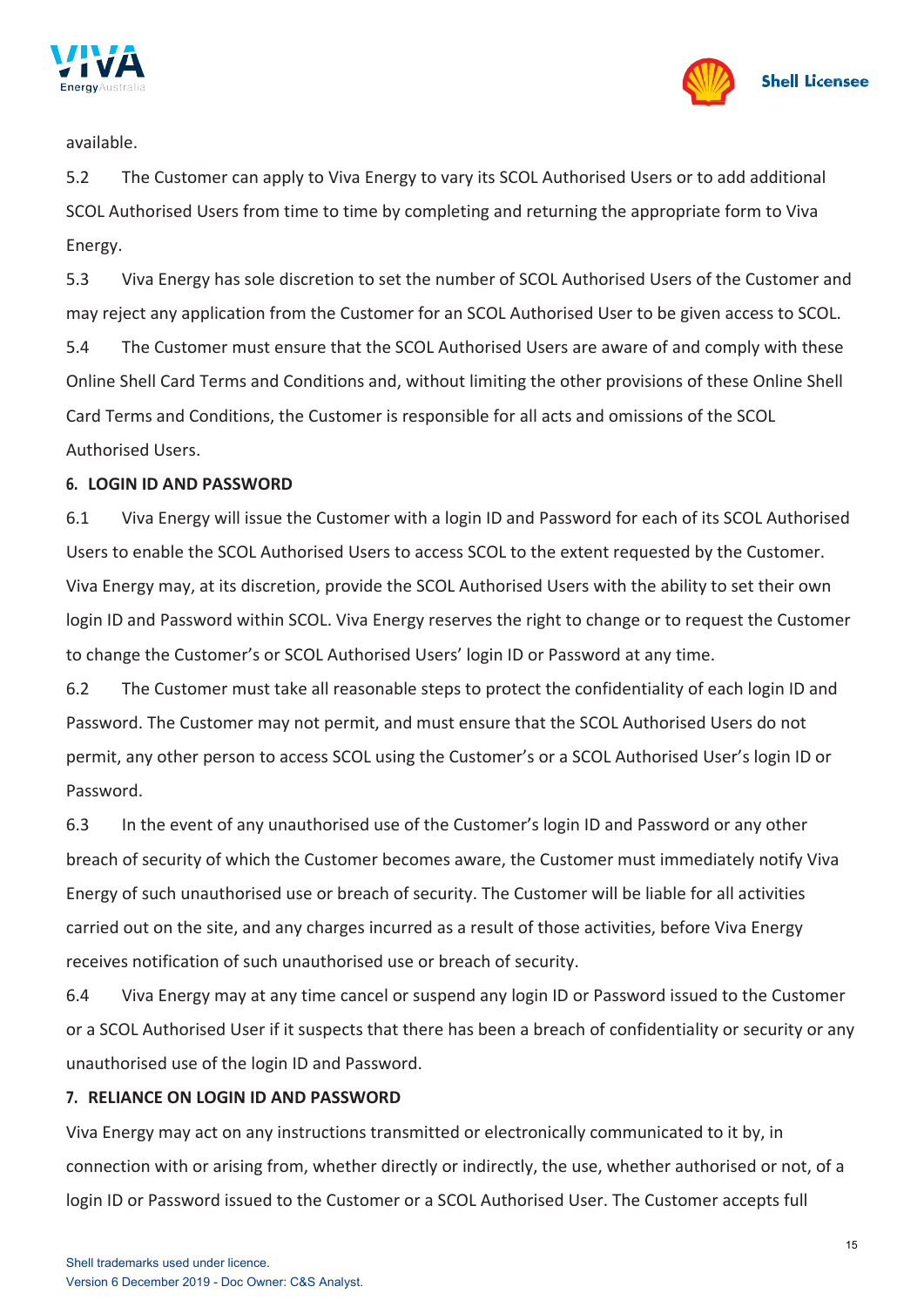



responsibility for all transactions thus made.

### **8. USE OF SHELL CARD ONLINE**

8.1 As long as the Customer complies with these Online Shell Card Terms and Conditions, Viva Energy grants to the Customer a non-exclusive, non-transferable, limited right to enter, use and display SCOL. The Customer may download any Content on SCOL for which express permission has been given (e.g. online reports and statements) solely to the Customer's or its SCOL Authorised Users' computers for the Customer's use. The Customer undertakes that it will not:

(a) alter or remove any copyright, trade mark or other proprietary notice of Viva Energy or of any other company operating SCOL;

(b) modify, frame or edit the Content of SCOL or publish or sell the Content including but not limited to making the Content available on any other website;

(c) reverse, engineer, translate, adapt or modify any software used in connection with SCOL;

(d) create any links from any other website to SCOL without Viva Energy's express prior written permission;

(e) use any Content copied from SCOL for any business, commercial or public purpose (other than as specifically authorised in these Online Shell Card Terms and Conditions); or

(f) interrupt, interfere or attempt to interrupt or interfere with the operation of SCOL in any way.

8.2 The Customer uses SCOL site entirely at its own risk. Viva Energy reserves the right to deny the Customer or a SCOL Authorised User access to SCOL at any time or to terminate SCOL or any part thereof. Further, Viva Energy reserves the right to determine the frequency, the limits of transactions, the operating hours, the types of operations, facilities and services available through SCOL at any time.

8.3 The Customer may not do anything to interfere or attempt to interfere with the proper working of SCOL or the operation of networks connected to SCOL.

8.4 The Customer may not copy, extract or download, or do anything else which infringes the copyright or other intellectual property rights of Viva Energy or any other person in, any information displayed on SCOL from time to time.

### **9. STATUS OF INFORMATION**

9.1 Viva Energy and the Customer agree and acknowledge that any billing information, reports or other information posted in SCOL or generated by SCOL and provided to the Customer are subsidiary to physical sources of information such as delivery dockets, paper receipts and invoices rendered by post and that in the event of any discrepancy the physical sources of information shall be deemed accurate and will prevail.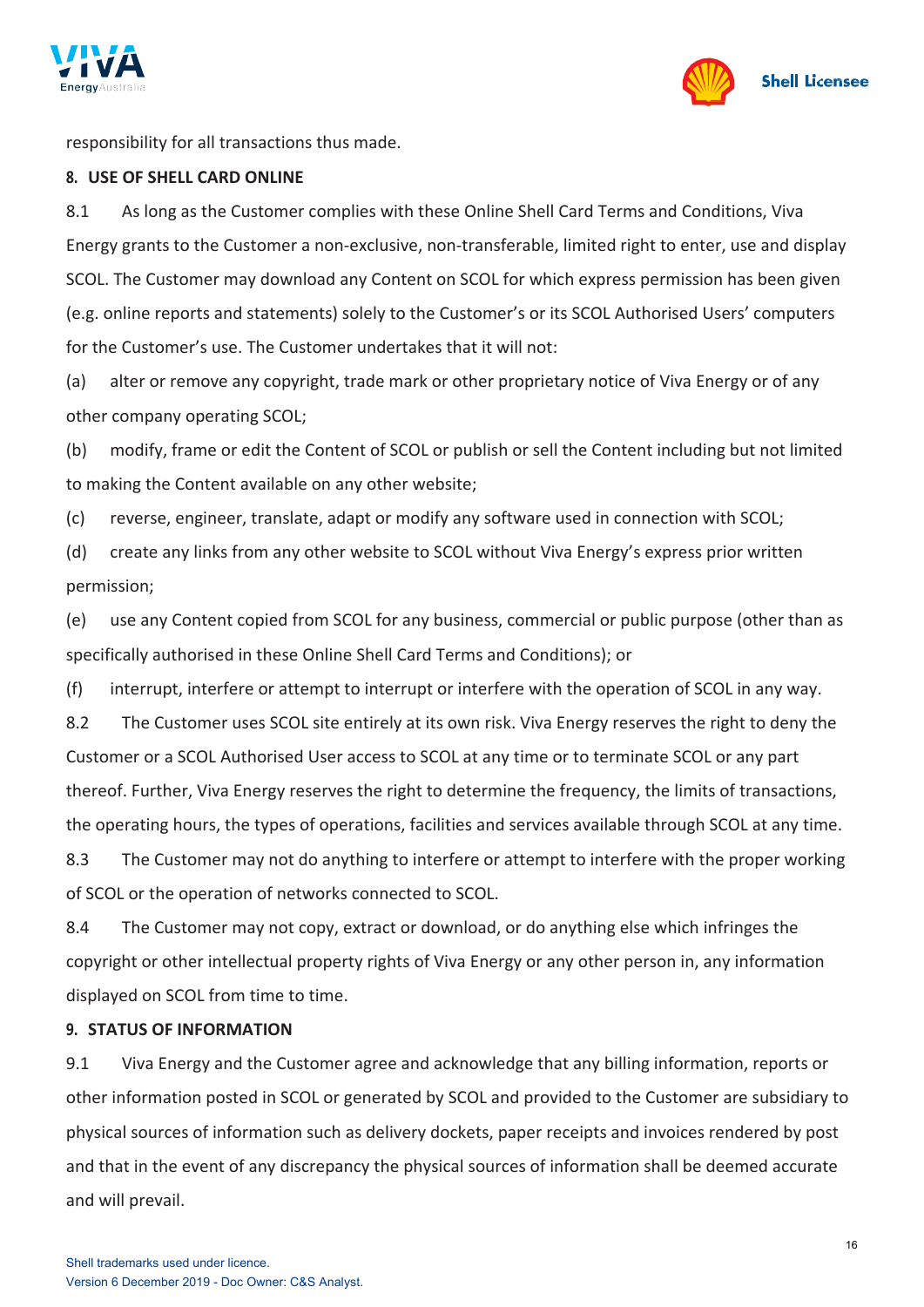



9.2 Viva Energy and the Customer agree that the transaction log kept by Viva Energy or on its behalf and made available within SCOL constitutes prima facie evidence that SCOL has been used to effect the matters stated in the transaction log against the Customer's account.

9.3 The Customer will regularly inspect the transaction log to monitor all transactions made using SCOL in respect of the Customer's account and the Customer must immediately notify Viva Energy of any suspected unauthorised transactions.

### **10.PRIVACY AND DATA PROTECTION**

10.1 The Customer acknowledges that it has read and understood the Viva Energy Privacy Policy available at vivaenergy.com.au (Privacy Policy).

10.2 Viva Energy will comply with the Privacy Policy (as amended from time to time).

10.3 The Customer acknowledges that it consented to use of its information in accordance with the Privacy Policy (as amended from time to time) and clauses [15](#page-18-0) - [19](#page-19-0) when completing the application for SCOL Access and the Customer warrants that each SCOL Authorised User has consented to the use of their personal information in accordance with the Privacy Policy (as amended from time to time) and clauses [15](#page-18-0) - [19.](#page-19-0)

### **11.VIVA ENERGY CONTRACT**

Notwithstanding any requirement in the Viva Energy Contract, Viva Energy and the Customer agree and acknowledge that the Customer may, where such services are available:

- (a) suspend or terminate any Shell Card issued to the Customer;
- (b) notify Viva Energy of the loss of any Shell Card issued to the Customer;
- (c) request the issuing of additional or replacement Shell Cards (where permitted under the Shell Card Contract);and

(d) modify any Shell Card authorities, including the agreed products and services which can be purchased using a Shell Card under the Shell Card Contract by a Shell Card Authorised User, using the mechanism contained within Shell Card Online.

# **12.WARRANTIES, LIABILITIES AND INDEMNITIES**

12.1 Where the law applies guarantees, warranties or conditions into the provision of access to the SCOL site or the services contained therein by Viva Energy and Viva Energy is not permitted by law to exclude them, then those guarantees, warranties or conditions will apply. All other guarantees, warranties or conditions are excluded, including, without limitation:

- (a) that the SCOL site or the services contained therein will be available, uninterrupted, or timely; and
- (b) that the SCOL site or the services contained therein will be secure, error free or virus free.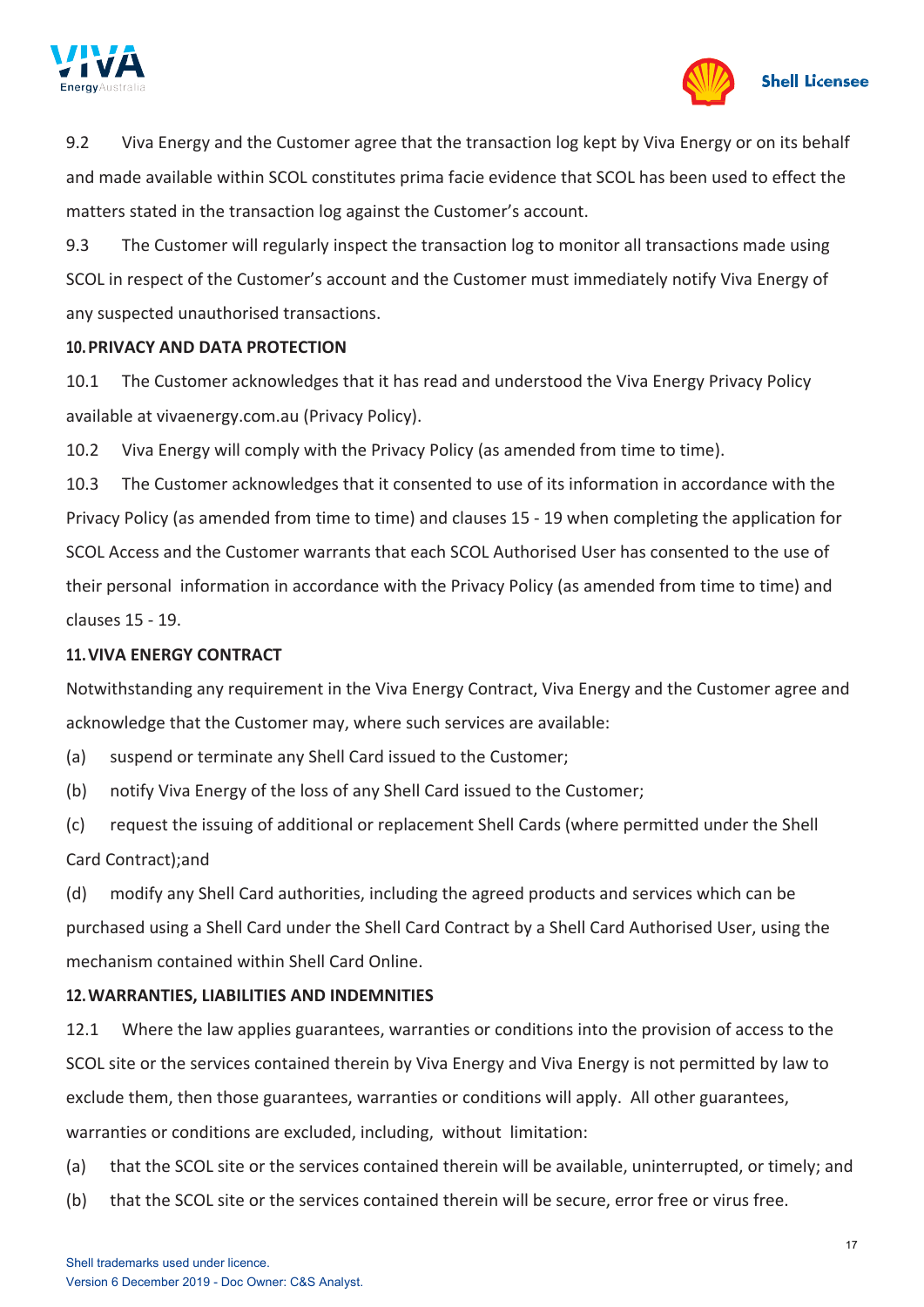



12.2 Where guarantees, warranties or conditions apply, Viva Energy's liability for breach of those guarantees, warranties or conditions is limited to resupplying the services (or paying the costs thereof), where this is permitted by law.

12.3 To the extent permitted by law, Viva Energy shall have no liability under or in connection with these Online Shell Card Terms and Conditions, whether for breach of these Online Shell Card Terms and Conditions, negligence or any other tort, breach of statutory duty or otherwise, for any:

(a) loss of profits, income, revenue, contracts or production;

(b) business interruption or increased costs in operation;

(c) damage to goodwill or reputation;

(d) damage to equipment or machinery; or

(e) indirect losses or expenses or consequential damages whatsoever, even if such loss, expense or damage may reasonably be supposed to have been in the contemplation of both parties as a probable result of the relevant default, whether suffered by the Customer or any third party.

12.4 The Customer acknowledges that:

(a) Viva Energy may send items of software, code or programming (Cookies) to, and store Cookies on, the Customer's and the SCOL Authorised Users' computer systems in the course of the Customer and the SCOL Authorised Users accessing SCOL;

(b) a virus or other malicious code may be transmitted to the Customer's and the SCOL Authorised Users' computer systems in the course of accessing SCOL; and

(c) Viva Energy cannot guarantee the security of SCOL and a third person may intercept any messages or information that are sent to or from SCOL, and the Customer releases Viva Energy from and indemnifies Viva Energy against liability for any damage caused by Cookies, viruses or malicious code transmitted to the Customer's or its SCOL Authorised Users' computer systems or any unauthorised access to the Customer's information (whether occurring during access to SCOL by the Customer or a SCOL Authorised User or at any other time).

### <span id="page-17-0"></span>**13.ACCEPTANCE OF ONLINE SHELL CARD TERMS AND CONDITIONS**

13.1 In addition to signing the Application, by selecting the 'I accept' option at the end of these Online Shell Card Terms and Conditions the Customer and each SCOL Authorised User agrees that, when using the SCOL site, the Customer/SCOL Authorised User is bound by, and will comply with, the Shell Card Terms and Conditions, as amended from time to time.

#### **14.GENERAL**

14.1 The Customer may discontinue its use of SCOL at any time by using the mechanism provided in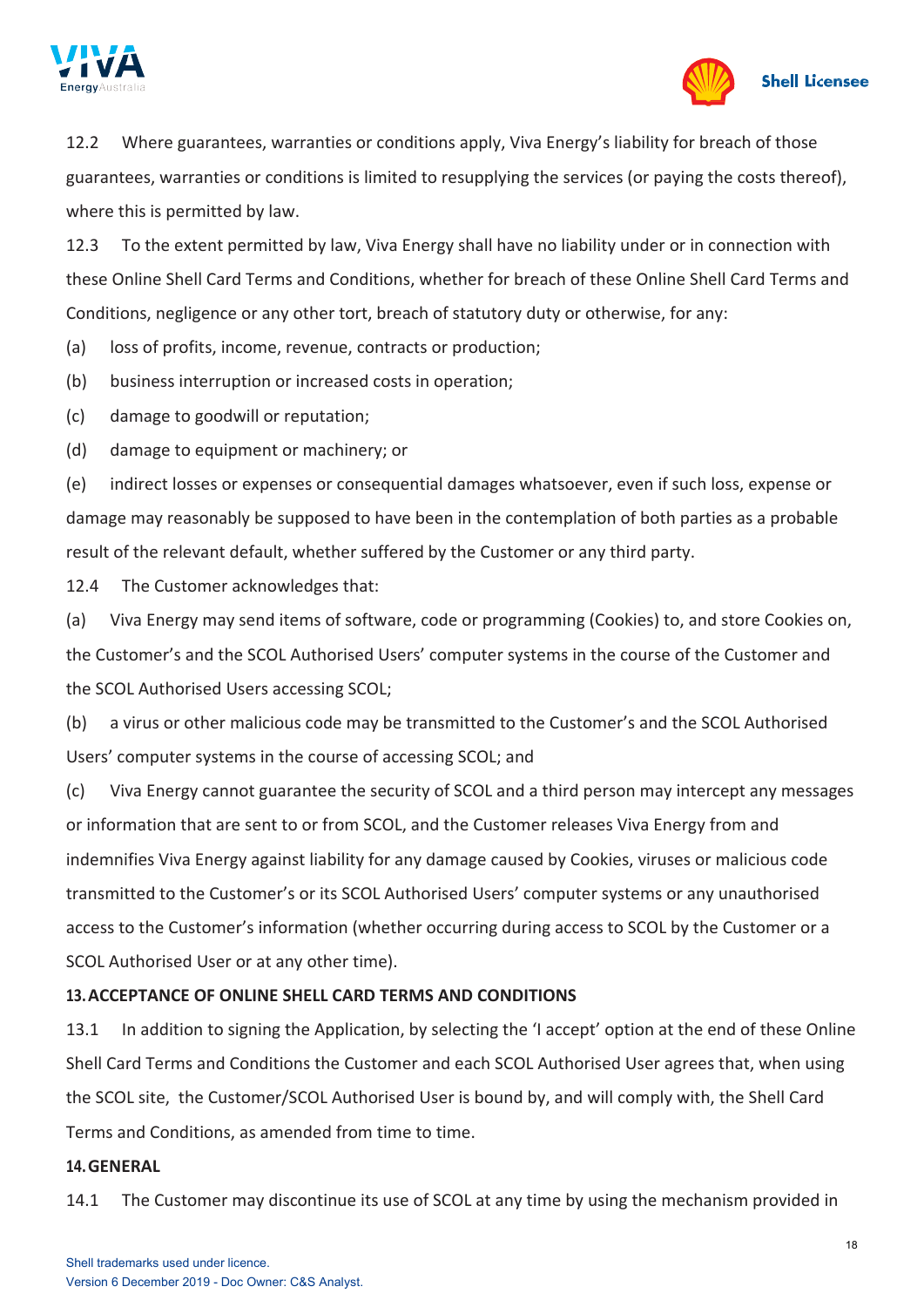



the SCOL web programme or by notifying Viva Energy. SCOL Access for the Customer will terminate when the Customer's login IDs and Passwords are invalidated by Viva Energy or 2 Business Days have elapsed from the date the Customer uses the mechanism in the SCOL website programme or notifies Viva Energy of the Customer's discontinuance of its use of SCOL, whichever is earlier.

14.2 Viva Energy may terminate or suspend the Customer's access to all or part of SCOL, without notice, for any conduct that is in violation of these Online Shell Card Terms and Conditions or any applicable law or is harmful to Viva Energy's interests or the interests of another user or any other person. Viva Energy may also terminate the Customer's access to SCOL if it ceases to have a Viva Energy Contract with Viva Energy.

14.3 The failure of Viva Energy to insist upon strict performance of any of the provisions of these Online Shell Card Terms and Conditions will not be deemed a waiver of any subsequent breach of or default in these Online Shell Card Terms and Conditions by the Customer.

14.4 If any term of these Online Shell Card Terms and Conditions or any part thereof is or becomes or is declared illegal, invalid or unenforceable for any reason whatsoever in any jurisdiction and such term or part is severable, it is deemed deleted from these Online Shell Card Terms and Conditions in the relevant jurisdiction.

14.5 These Online Shell Card Terms and Conditions are (subject to any express provisions in a Viva Energy Contract to the contrary) governed by the law in force in the State of Victoria and any proceedings arising out of these Online Shell Card Terms and Conditions shall be determined by a court of competent jurisdiction in that State.

### <span id="page-18-0"></span>**15.INTERNET PRIVACY INFORMATION**

During your visits to internet sites that are operated by Viva Energy Australia Ltd ABN 46 004 610 459 and affiliates ("**Viva Energy** "), you may be asked to provide Viva Energy with personal information. All personal information collected via Viva Energy internet sites will be treated in accordance with the Viva Energy Privacy Policy (as amended from time to time).

### **16.USE OF COOKIES**

Viva Energy may use Cookies (pieces of programming) in accordance with the Cookies Policy contained in the Viva Energy Privacy Policy (as amended from time to time).

# **17.STORAGE AND PROTECTION OF YOUR PERSONAL INFORMATION**

Viva Energy will take all reasonable steps to ensure that all personal information held by Viva Energy is secure from any unauthorised access or disclosure. However, Viva Energy does not guarantee that personal information cannot be accessed by an Viva Energy person (e.g. a hacker) or that unauthorised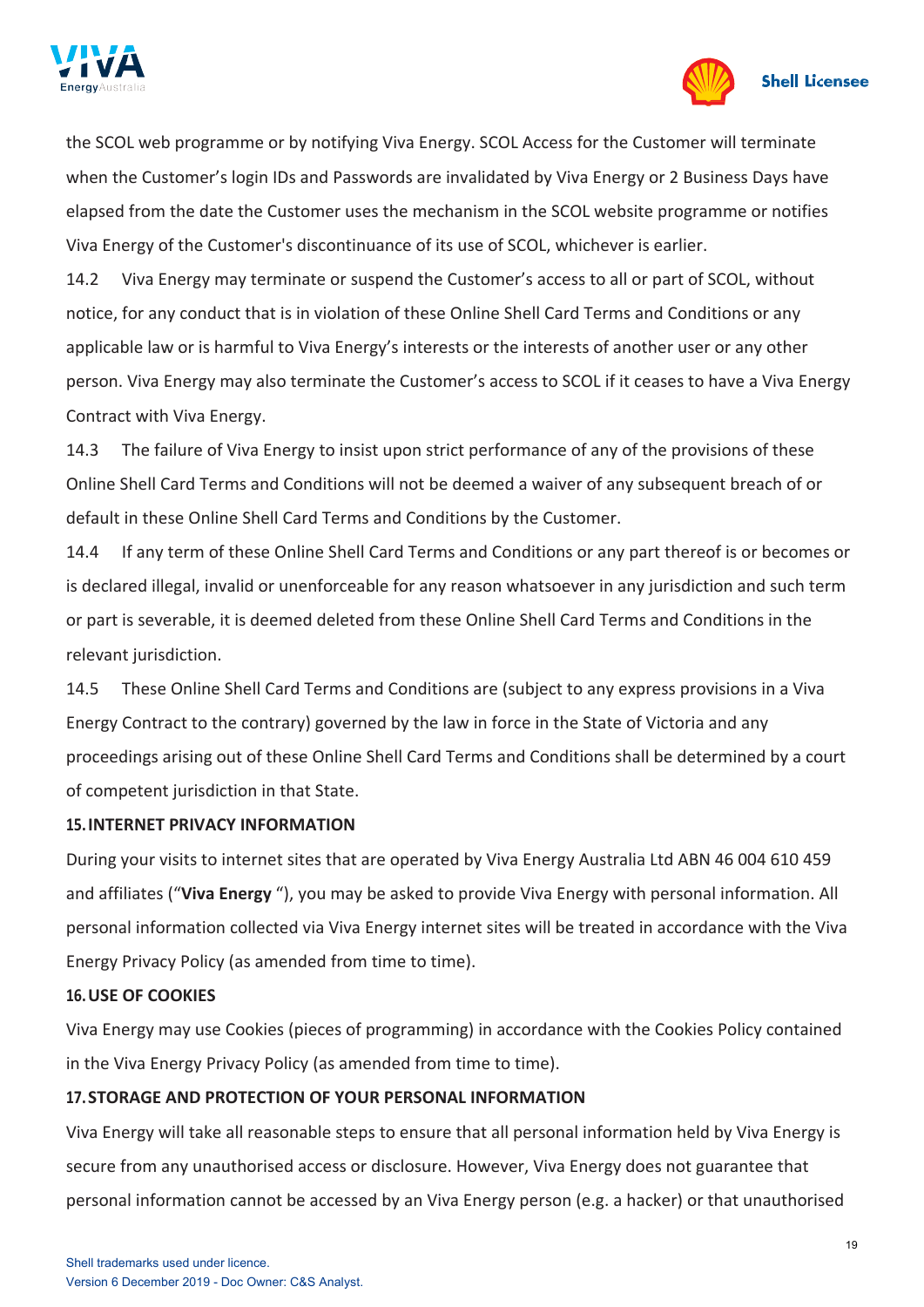



disclosures will not occur. If Viva Energy provides you with any passwords or other security devices then it is important that you keep these secret and confidential and do not allow them to be used by any other person. You should notify Viva Energy immediately if the security of these devices is breached to prevent the unauthorised disclosure of your personal information.

### **18.THIRD-PARTY INTERNET SITES AND INFORMATION SECURITY**

Viva Energy assumes no responsibility for the information practices of third-party internet sites where a user of a Viva Energy internet site is able to access non- Viva Energy internet sites through Viva Energy's. You are encouraged to review each internet site's privacy policy before disclosing any personal information.

### <span id="page-19-0"></span>**19.CONTACT US**

If you have any questions regarding the Viva Energy Privacy Policy or clauses [15](#page-18-0) - [19,](#page-19-0) or if you would like more information regarding the way Viva Energy manages personal information, then please contact Viva Energy:

**Via email: [Tellvivaenergy-Au@vivaenergy.com.au](mailto:Tellvivaenergy-Au@vivaenergy.com.au) In writing: Viva Energy Privacy Officer PO Box 872K Melbourne VIC 3001 Telephone:13 16 18**

# **DIVISION 3 – Shell Card App Terms and Conditions**

### **1. DEFINITIONS**

1.1. Except where expressly provided otherwise terms defined in the General Shell Card Account Terms and Conditions shall have the same meaning in these Shell Card App Terms and Conditions.

"**Authorised User**" means a person authorised by the Customer to use the Customer's Shell Card App and is deemed to be an agent of the Customer.

"**General Shell Card Account and Conditions**" means the terms and conditions in Division 1 of Section 8 of this Application.

"**Online Shell Card Terms and Conditions**" means the terms and conditions in Division 2 of Section 8 of this Application.

"**Shell Card App**" means an application or 'app' that is capable of being used by Shell Card customers or potential customers (or their nominated representatives) on their mobile phones or tablets to purchase Products at Nominated Premises, including any updates, modifications, alterations or replacement of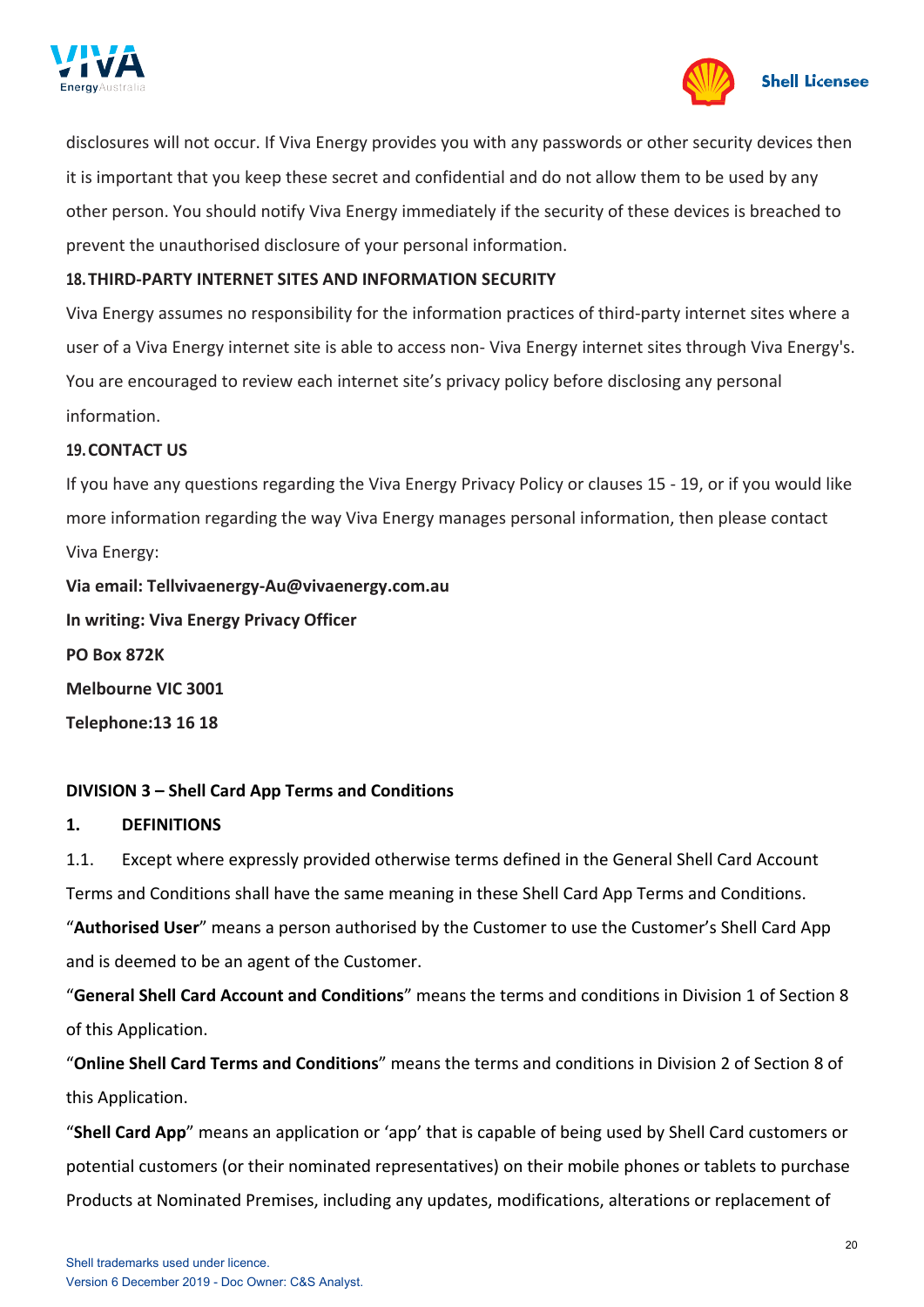



such application(s) as made by or on behalf of Viva Energy from time to time in Viva Energy's sole and unfettered discretion.

"**Shell Card Terms and Conditions**" means these terms and conditions in Division 3 of Section 8 of this Application.

### **2. SHELL CARD APP**

2.1. If Viva Energy accepts the Customer's Shell Card application pursuant to the Application, Viva Energy may offer the Customer to register to use the Shell Card App to obtain Product at Nominated Premises. However, Viva Energy may elect, at any time in its absolute discretion, not to offer the Shell Card App to a Customer.

# **3. SHELL CARD APP AUTHORISED USERS**

3.1. During the registration process, the Customer may apply for access rights for 1 or more Authorised Users to use the Shell Card App.

3.2. The Customer can apply to Viva Energy to vary its Shell Card App Authorised Users or to add additional Shell Card App Authorised Users from time to time by completing and returning the appropriate form to Viva Energy.

3.3. Viva Energy has sole discretion to set the number of Shell Card App Authorised Users of the Customer and may reject any application from the Customer for a Shell Card App Authorised User to be given access to the Shell Card App.

3.4. The Customer must ensure that the Shell Card App Authorised Users are aware of and comply with these Shell Card App Terms and Conditions and, without limiting the other provisions of these Shell Card App Terms and Conditions, the Customer is responsible for all acts and omissions of the Shell Card App Authorised Users.

# **4. ACCOUNTHOLDER'S PURCHASES**

4.1. When using the Shell Card App the Customer is deemed to purchase the Products from Viva Energy.

4.2. Property in Motor Fuels, Shell LPG and Non-Shell LPG purchased on the Shell Card App will pass to the Customer immediately prior to the product passing into the storage tank of the relevant vehicle. Property in any other Product purchased on the Shell Card App will pass to the Customer upon the completion of the transaction processing the Shell Card App.

# **5. SHELL CARD APP USE**

5.1. Unless Viva Energy has received the Customer's notification in writing of loss, theft or possible unauthorised use of a Shell Card App or device which contains the Shell Card App, the Customer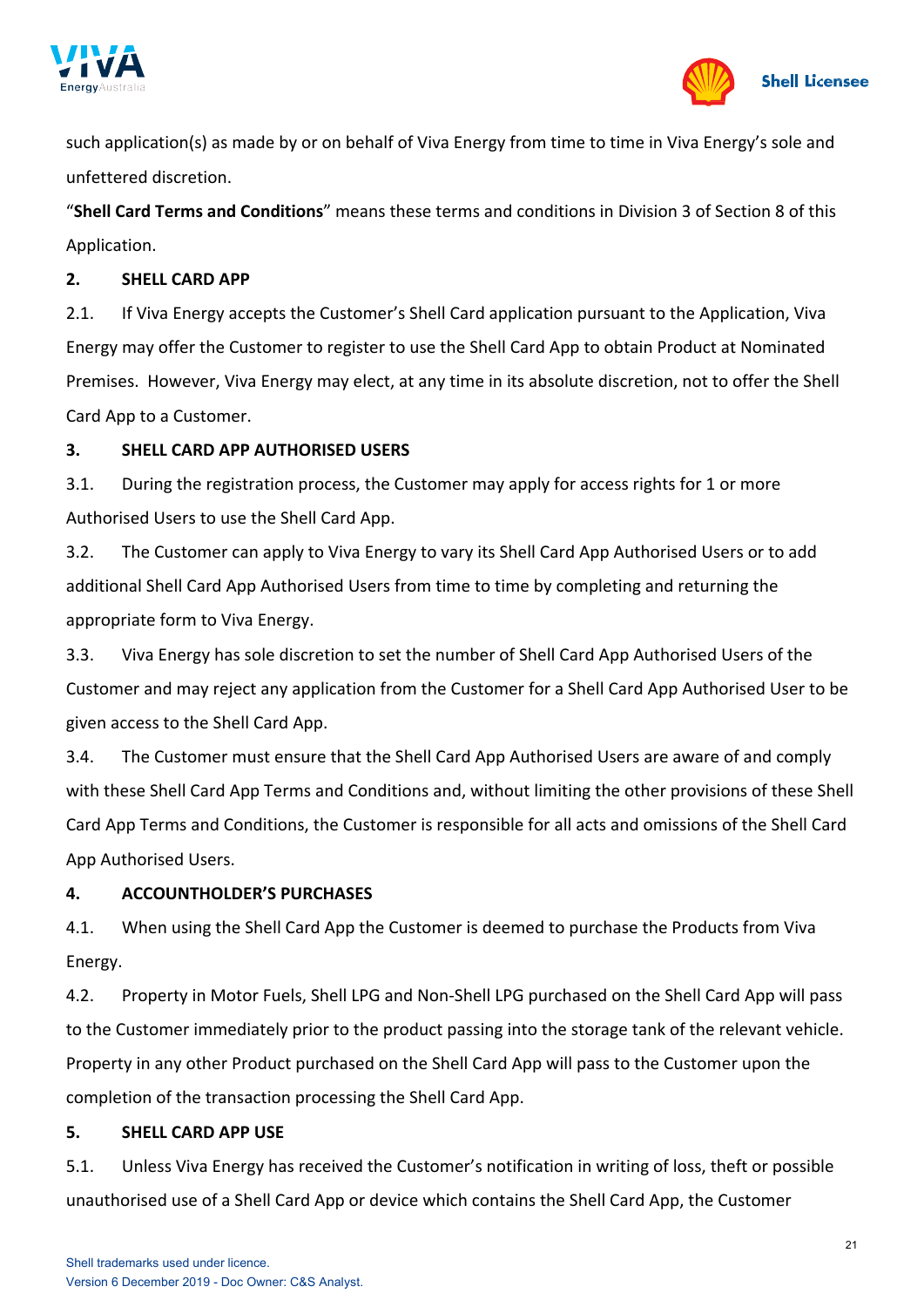



authorises Viva Energy to debit the Customer's Shell Card account with every purchase of Products made by a person using the Shell Card App at the Nominated Premises to whom the Products were supplied, including where a transaction exceeds any transaction limit set by Viva Energy or the Customer.

5.2. To the extent permitted by law, Viva Energy will not be liable in respect of any loss or damage suffered by the Customer howsoever arising under or pursuant to these Shell Card App Terms and Conditions (whether by negligence or otherwise), including arising out of or associated with the supply of Products, and in respect of any liability which cannot be excluded such liability shall be discharged by Viva Energy either:

(a) re-supplying the Product; or

(b) supplying an equivalent Product, or paying for the costs thereof, where this is permitted by law.

5.3. Viva Energy will not be liable for a failure or delay in delivering Product or in complying with these Shell Card App Terms and Conditions, if that failure or delay is due to:

(a) a strike or other industrial action, compliance with a government request, a shortage of supply, or any event beyond its reasonable control; or

(b) the inability or refusal of the operator of the Nominated Premises to supply the Product requirements of the Customer for any reason.

5.4. The supply of Motor Fuels, Shell LPG or Non-Shell LPG on the Shell Card App must be into the tank of the Nominated Vehicle.

### **6. UNAUTHORISED USER**

Except as otherwise expressly stated in these Shell Card App Terms and Conditions, the Customer will be liable to Viva Energy for all Shell Card App transactions processed on the Customer's Shell Card App, including, without limitation, where, a transaction is processed in circumstances where the Authorised User is not the person using the Shell Card App. The Customer shall ensure that the Authorised User(s) complies with these Shell Card App Terms and Conditions.

# **7. EFFECTING A PURCHASE OF PRODUCTS**

7.1. Digital Sales Docket

(a) On completion of a Shell Card App transaction processed electronically at a Nominated Premises the Authorised User will receive a digital sales docket at the time of purchase, which will include:

- (i) Card number;
- (ii) Description of Product;
- (iii) Pump price of Product (if applicable);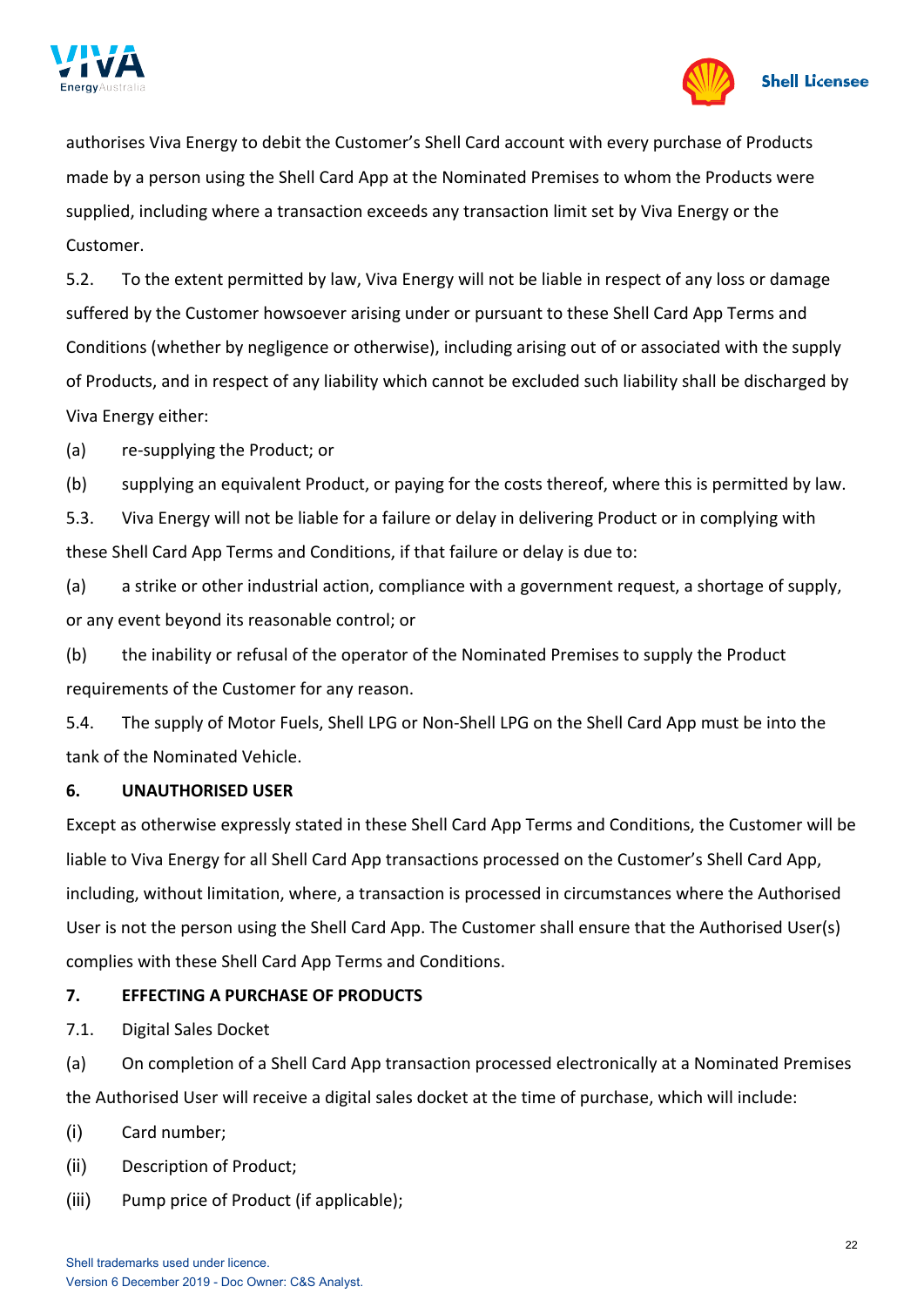



- (iv) Quantity of Product;
- (v) Total value of Product (based on the pump price, if applicable);
- (vi) Time and date of purchase;
- (vii) Odometer reading (if applicable and where provided);
- (viii) Name of Nominated Premises; and

(ix) The Customer acknowledges that the digital sales docket is the only confirmation of the transaction issued to the Customer or Authorised User at the point of sale. This is not a tax invoice. Viva Energy will issue a transaction report together with a tax invoice within the agreed Shell Card account Billing Period, detailing the Shell Card purchases and any applicable charges

### **8. PRICE**

Unless otherwise agreed by the parties in writing, the Customer will be charged as follows:

8.1. Motor Fuels and Shell LPG

(a) The GST inclusive price for Motor Fuels and Shell LPG is the GST inclusive pump price at the time the fuel is purchased from the Nominated Premises less any agreed discount (expressed on a GST inclusive basis).

8.2. Other Goods and Services

(a) The GST inclusive price for Other Goods and Services is the GST inclusive retail price at the time the item is purchased from the Nominated Premises.

8.3. Non-Shell LPG

(a) The GST inclusive price for Non-Shell LPG is the GST inclusive pump price at the time the Non-Shell LPG is purchased from the Nominated Premises.

### **9. CHARGES FOR USE OF SHELL CARD APP**

For purchases made on the Customer's Shell Card App, Viva Energy will debit the Customer's Shell Card account with:

- (a) the price of the Products;
- (b) fees, including but not limited to the fees in Viva Energy's list of scheduled fees and charges revised from time to time;
- (c) government taxes and charges; and
- (d) reasonable enforcement expenses incurred by Viva Energy in enforcing these Shell Card App Terms and Conditions.

### **10. SHELL CARD INVOICE AND STATEMENT**

10.1. Viva Energy will issue after the end of the month or other agreed period ("Billing Period"), a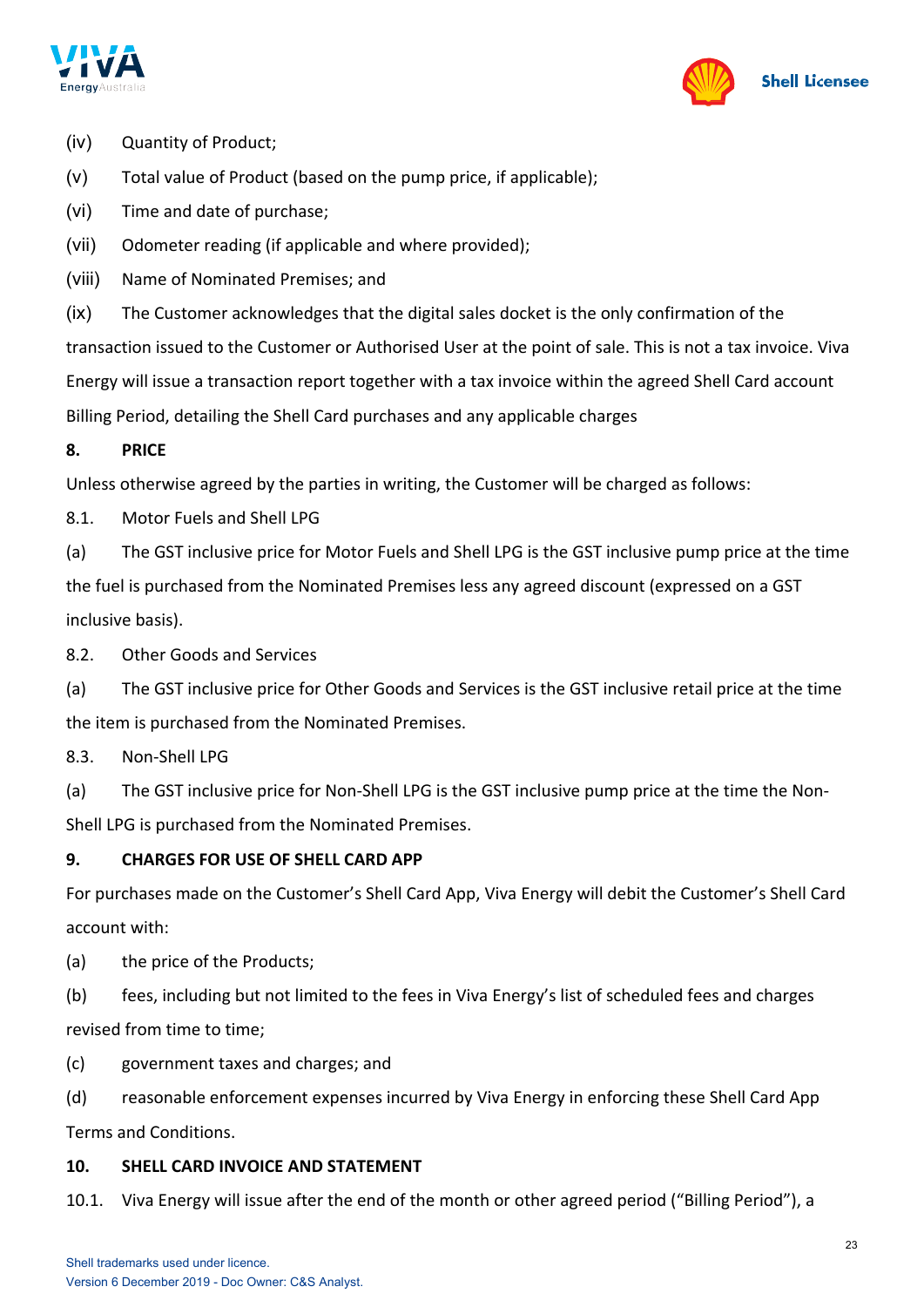



transaction report of the Customer's Shell Card App account, detailing the Customer's Shell Card App purchases and any applicable charges, together with a tax invoice.

10.2. Subject to clause 17(d), the Customer will pay the amount shown on the tax invoice no later than the 21st day following the end of the Billing Period, or by such other date as agreed in writing (the "Due Date"). The Customer must pay the amount shown on the tax invoice in full without asserting any set off, counter claim or right to withhold whatsoever.

10.3. Payment will be made by means of an automatic bank debit by Viva Energy of the Customer's bank account pursuant to the terms of clause 18.

10.4. If any amounts are not paid by the Due Date, then, on notification from Viva Energy, the balance of the Customer's account (including purchases made in the current Billing Period) will become immediately payable and interest shall be payable in accordance with clause 17(e).

10.5. If any amounts are not paid by the Due Date, Viva Energy may charge the Customer simple interest on the overdue amount from the Due Date until payment, accruing daily and calculated at 5% above the AFMA 90 Days Bank Bill Swap Reference Rate: Average Mid quoted on the first Business Day of the month in which the interest accrues.

# **11. VIVA ENERGY DIRECT DEBIT ARRANGEMENT (CLIENT SERVICE AGREEMENT)**

11.1. Drawing Arrangements

(a) The Customer acknowledges that by completing the bank account details and signing the Shell Card Application that moneys due to Viva Energy will be drawn from that Customer's nominated bank account. Viva Energy will initiate a drawing on or after the Due Date. If funds are not available in the Customer's nominated bank account on the Due Date, Viva Energy reserves the right to charge the Customer an unpaid direct debit fee.

(b) If the Due Date falls on a non-Business Day, Viva Energy will draw the amount on the first Business Day before the Due Date.

(c) Viva Energy reserves the right to cancel the drawing arrangements at any time and to arrange an alternate payment method with the Customer.

(a)Viva Energy will keep all information pertaining to the Customer's Direct Debit Arrangement private and confidential. . Viva Energy will make reasonable efforts to keep any such information secure and to ensure that any of its employees or agents who have access to information about Customers do not make any unauthorised use, modification, reproduction or disclosure of that information. Viva Energy will only disclose information that we have about Customers:

(i) to the extent specifically required by law; or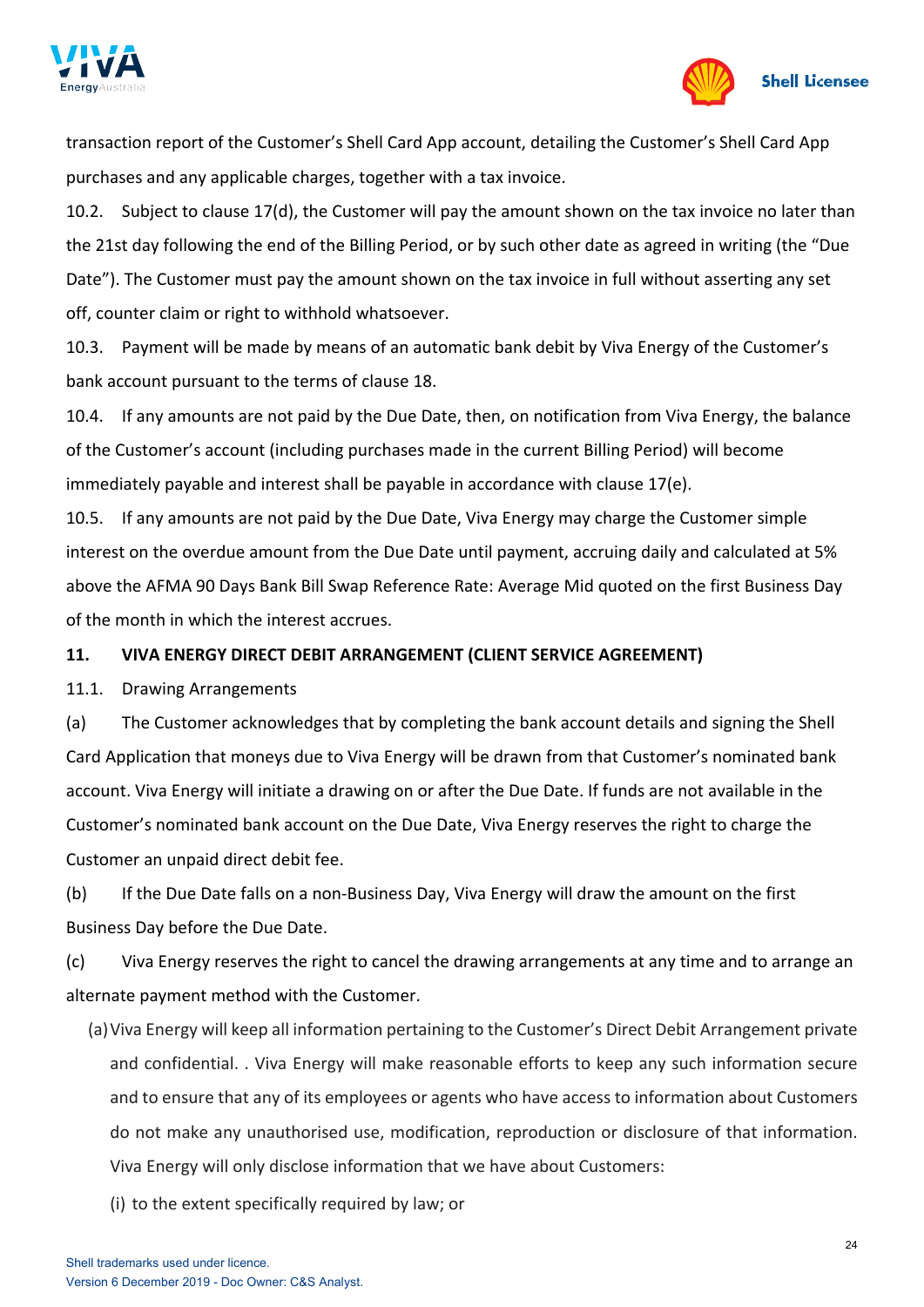



(ii) for the purposes of this agreement (including disclosing information in connection with any query or claim).

11.2. Customer's rights

(a) Subject to clause 18.3 of the General Shell Card Terms and Conditions**:**

(i) the Customer may terminate the drawing arrangements at any time by giving written notice to Viva Energy. Such notice must be received by Viva Energy at least 5 Business Days prior to the Due Date;

(ii) the Customer may stop payment of a particular drawing by giving written notice to Viva Energy. Such notice must be received by Viva Energy at least 5 Business Days prior to the Due Date;

(iii) the Customer may request changes to the frequency of drawings by contacting Viva Energy and advising of changes no less than 5 Business Days prior to the Due Date.

(b) Where the Customer considers that a drawing has been initiated incorrectly the Customer should take the matter up directly and immediately with Viva Energy so that Viva Energy can investigate. Alternatively the Customer may take it up directly with its financial institution. If Viva Energy conclude as a result of its investigations that a Customer's account has been incorrectly debited Viva Energy will respond to the Customer's query by arranging for the Customer's financial institution to adjust the Customer's account (including interest and charges) accordingly. Viva Energy will also notify the Customer in writing of the amount by which the Customer's account has been adjusted. If Viva Energy conclude as a result of its investigations that a Customer's account has not been incorrectly debited Viva Energy will respond to the Customer's query by providing the Customer with reasons and any evidence for this finding in writing.

11.3. It is the Customer's responsibility to ensure that:

(a) it has checked with its financial institution that direct debiting is available from the Customer's account;

(b) sufficient funds are available in the nominated bank account to meet a drawing on its Due Date;

(c) the authorisation given to draw on the bank account as completed in the Shell Card Application is identical to the account signing instructions held by the financial institution where the account is based;

(d) Viva Energy is advised if the bank account is transferred or closed; and

(e) a suitable alternate payment method is arranged if the drawing arrangements are cancelled either by the Customer, the nominated bank or Viva Energy.

11.4. Credit Card Drawing Arrangement

(a) If Section 6B of this Application has been completed for payment by credit card, this clause 11.4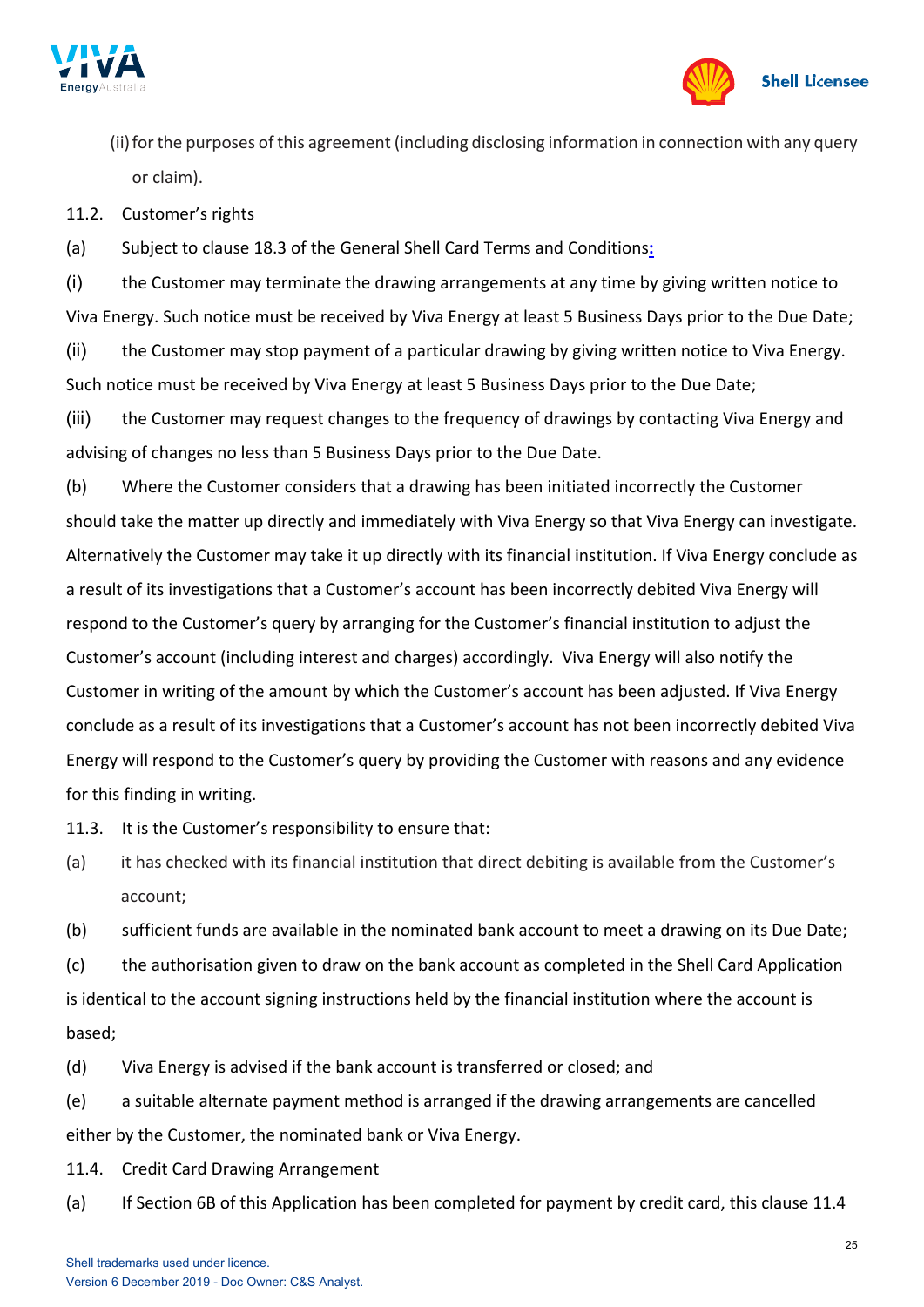



applies.

(b) If a credit card section is completed and submitted to Viva Energy with respect of the Customer's Shell Card Account, payment of the Customer's Shell Card tax invoice will be made by auto direct debit against the nominated credit card from the date that the completed credit card section is processed by Viva Energy, or, if so notified in writing by Viva Energy to the credit card holder, with respect to the Customer's next Shell Card tax invoice; and credit card holder, with respect to the Customer's next Shell Card tax invoice.

(c) The Customer acknowledges that by signing the Credit Card Authority Form:

(i) monies due to Viva Energy will, subject to any notice to the contrary from Viva Energy, be drawn from the Shell Card Customer's nominated credit card account;

(ii) a surcharge of 0.8% ex GST per invoice (which is subject to change by Viva Energy with 30 days' notice) will apply to each application of the direct debit credit card drawing arrangement (for the avoidance of doubt, if the direct debit credit card drawing arrangement is applied to a Shell Card tax invoice which has not included the surcharge, the surcharge with respect to that invoice is not waived and will be payable in addition to any new direct debit credit card surcharge in the next Shell Card tax invoice); and

(iii) clauses 18.1 **-** 18.3 of the General Shell Card Terms and Conditions will apply to credit card drawing as if references to "bank account" was replaced with the nominated credit card account.

(d) Viva Energy will only initiate drawing against the credit card when a payment is due from the Customer.

(e) Viva Energy will not change the amount or frequency of the drawings arrangement without the Customer's prior approval unless expressly permitted by the Shell Card Terms and Conditions.

(f) Viva Energy's drawing from the credit card nominated in this Application and the provision of authority by the credit cardholder do not in any way reduce, void or release the Customer from any unpaid monies or any surcharges or fees due in respect of the Shell Card Account in accordance with the Shell Card Terms and Conditions.

(g) No cancellation, termination or suspension of the credit card nor change to the credit card account or exercise of any rights in connection with the credit card by the credit card holder will diminish, void, vary any duty or obligation of the Customer or any right of Viva Energy against the Customer under any term or condition of Shell Card Terms and Conditions.

#### **12. DATA PROTECTION**

12.1. Where Viva Energy receives, collects or handles Personal Information in the course of processing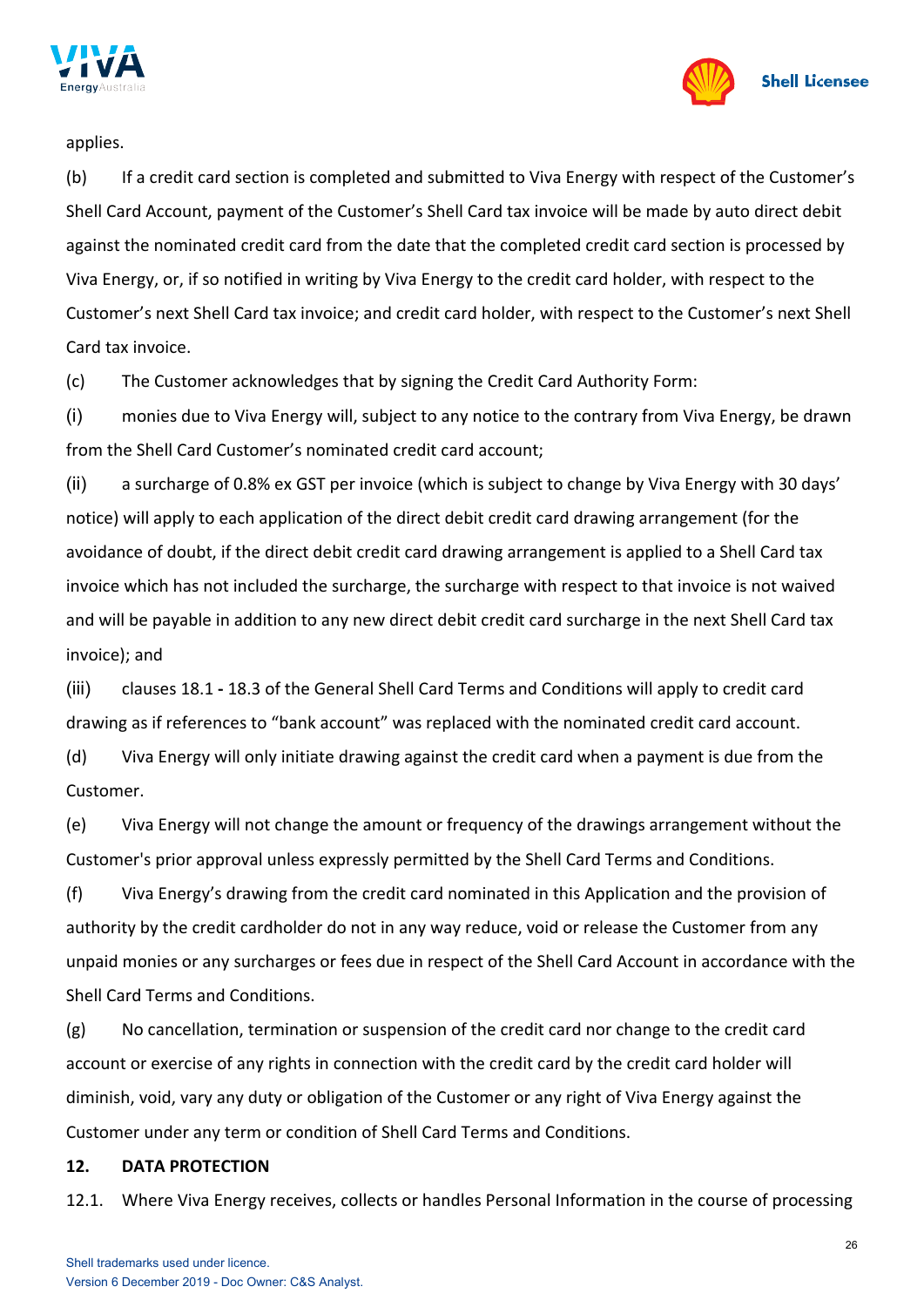



and administering the Shell Card App, Viva Energy shall ensure that it has taken and continues to take all reasonable technical and organisational measures against unauthorised or unlawful processing or disclosure of the Personal Information.

12.2. All Personal Information collected by Viva Energy will be treated in accordance with the Privacy Act 1988 (Cth) and Viva Energy's Privacy Policy (at vivaenergy.com.au), as amended from time to time. 12.3. The Customer acknowledges that it consented to this use by Viva Energy of its Personal Information in accordance with the Viva Energy Privacy Act Declaration in the Application.

# **13. CHANGE IN SHELL CARD APP TERMS AND CONDITIONS**

13.1. Viva Energy has the right to vary, delete or supplement these Shell Card App Terms and Conditions (or any other term contained in written correspondence from Viva Energy), including but not restricted to the amount of any charges referred to in clause 9, by written notice. Any change takes effect from the earlier of:

- (a) the first use of a Customer's Shell Card App after notice is deemed to be received; and
- (b) 14 days after notice is deemed to be received.

# **2. Privacy Act Declaration and Acceptance of Terms and Conditions**

# September 2019

# **DIVISION 1 - Privacy Act Declaration**

By applying to Viva Energy Australia Pty Ltd ('**Viva Energy'**) for a Viva Energy account or to act as guarantor in relation to a Viva Energy account, the Customer/Guarantor, as applicable ('**we'**) will be providing personal information to Viva Energy. We acknowledge that this personal information, and any other personal information Viva Energy collects, or has collected about us ('**personal information**') will be used by Viva Energy to enable it to assess our application for a Viva Energy account or to act as guarantor in relation to a Viva Energy account, and if the application is approved, for the subsequent administration of the Viva Energy account. We consent to Viva Energy using and disclosing our personal information for this purpose and acknowledge that without this information Viva Energy may be unable to process or accept the application or administer the Viva Energy account. We consent to Viva Energy (and any of its Australian and overseas related bodies corporate and associated entities) using or disclosing our personal information for each of the following additional purposes:

- (a) performing administrative tasks and managing business operations;
- (b) unless we advise otherwise, telling us about products or services of Viva Energy and other organisations;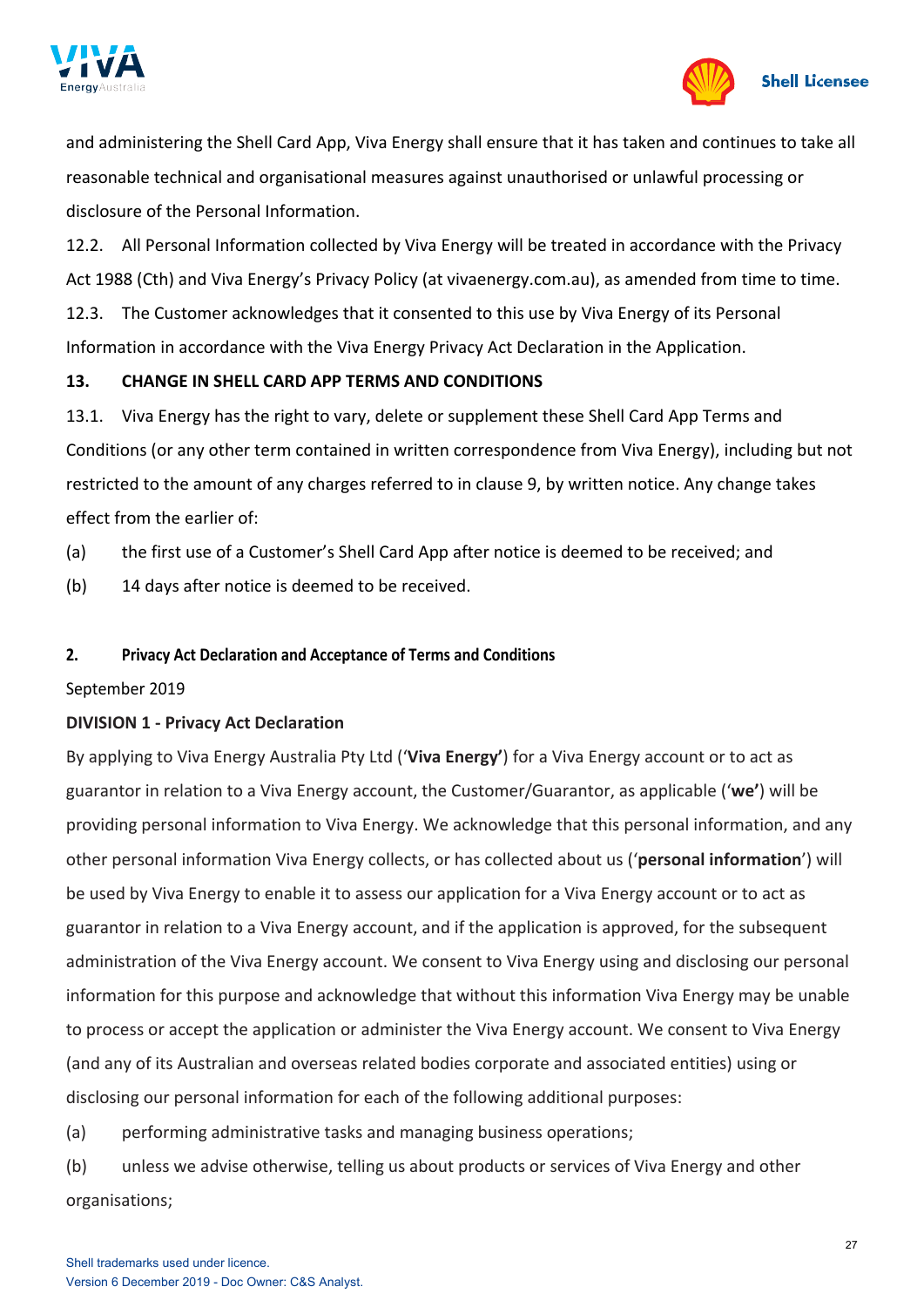



(c) product development and research; and

(d) risk assessment, management and modelling.

We understand that Viva Energy may exchange our personal information (including credit information) with credit reporting bodies (**CRBs**) and credit providers, and organisations providing processing and other support functions to credit providers.

In particular, we consent to Viva Energy obtaining a consumer credit report in relation to commercial credit being applied for by the Customer, and in relation to the guarantee that is proposed to be given by the Guarantor in support of that credit.

The CRB with which Viva Energy may exchange our personal information (including credit information) is Illion, formerly Dun & Bradstreet. Illion's credit reporting policy is set out at

**[www.illion.com.au/legal/illion-credit-reporting-policy-australia](http://www.illion.com.au/legal/illion-credit-reporting-policy-australia)** , Phone: 1300 734 806,

Email: pac.austral@illion.com.au.

We may obtain a copy of the CRB's privacy policy at the website above or by contacting the CRB using the details provided. Our credit information may be used by CRBs to include in reports provided to credit providers (such as Viva Energy) to assist them to access our credit-worthiness. If we fail to meet our payment obligations in relation to consumer credit or commit a serious credit infringement, Viva Energy may be entitled to disclose this to a CRB. We have the right to request a CRB not to use our credit reporting information for the purposes of pre-screening of direct marketing by a credit provider. We also have the right to request a CRB not to use or disclose credit reporting information about us, if we believe on reasonable grounds that we have been, or are likely to be, a victim of fraud. We further understand that Viva Energy may disclose our personal information, to:

(a) its related bodies corporate and associated entities;

(b) other organisations that have the right to use Viva Energy trademarks;

(c) service providers (including delivery companies, mail houses and debt collectors);

(d) any programme managers, bonus partners and rewards suppliers involved in any loyalty program associated with Viva Energy;

(e) other organisations to which Viva Energy is required by law, or authorised by us, to disclose our personal information;

(f) potential purchasers and their advisers (in the event of a sale or other disposal of Viva Energy or part of its business); and

(g) government and regulatory authorities, and other parties where required or authorised by law. and subject to the Privacy Act 1988, we consent to the disclosure, use and transfer of our personal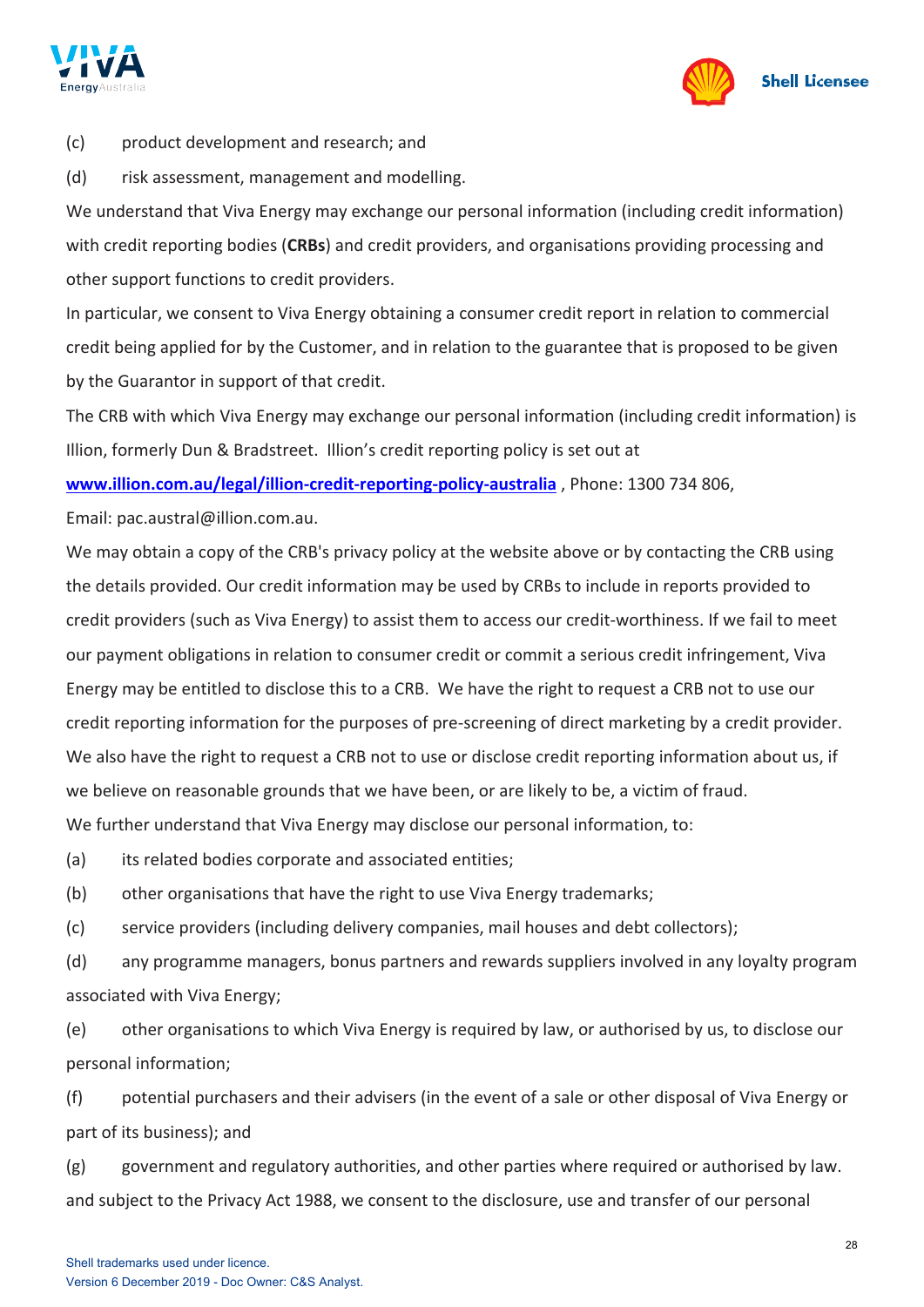



information (including credit information) between these organisations, which may be overseas, but only for use in connection with any of the purposes that Viva Energy is authorised to use our personal information. Subject to the Privacy Act 1988, we acknowledge that we may request to access our personal information collected and held by Viva Energy (and its related bodies corporate and associated entities) by contacting:

**By email: [tellvivaenergy-au@vivaenergy.com.au](mailto:tellvivaenergy-au@vivaenergy.com.au) In writing: Viva Energy Privacy Officer GPO Box 872, Melbourne Vic 3001**

#### **Telephone: 13 16 18**

We acknowledge that we can opt out of receiving promotional or advising material at any time by contacting Viva Energy on the details above.

We authorise Viva Energy to make any enquiries (including obtaining a credit report) concerning our credit worthiness or as to the accuracy of the information provided in this application. We consent to any credit report concerning us being made available to Viva Energy for the purposes of assessing this application for a Viva Energy account. We authorise Viva Energy to use that report or any information derived from that report in assessing this application and for any purposes permitted under the Privacy Act 1988. Further, we authorise Viva Energy to disclose and receive personal information to and from a credit reporting body, and make such additional checks that Viva Energy deems necessary, for the continued assessment of our creditworthiness.

All personal information collected by Viva Energy will be treated in accordance with the Privacy Act 1988 (Cth). Information on how to access and correct personal information (including credit information) or make a complaint about breaches of the Australian Privacy Principles, Part IIIA of the Privacy Act 1988 or Privacy (Credit Reporting) Code 2014 and how we will deal with such a complaint can be found in Viva Energy's Privacy Policy (at vivaenergy.com.au), as amended from time to time.

### **DIVISION 2 - Acceptance of Terms and Conditions**

By signing this Application, we have read, understood and agree to be bound by the Non-Shell Card Account Terms and Conditions (Section 7) and/or Shell Card Terms and Conditions (Section 8) (as applicable) contained in this Application pack, as amended from time to time, and acknowledge having read, understood and agreed to the above Privacy Declaration including the uses and disclosures of personal information about us. We warrant that the information given in this Application is true and correct, and that we have the authority to sign this Application for and on behalf of the entity described in Account Details. We declare that the credit provided to us by Viva Energy Australia is to be applied